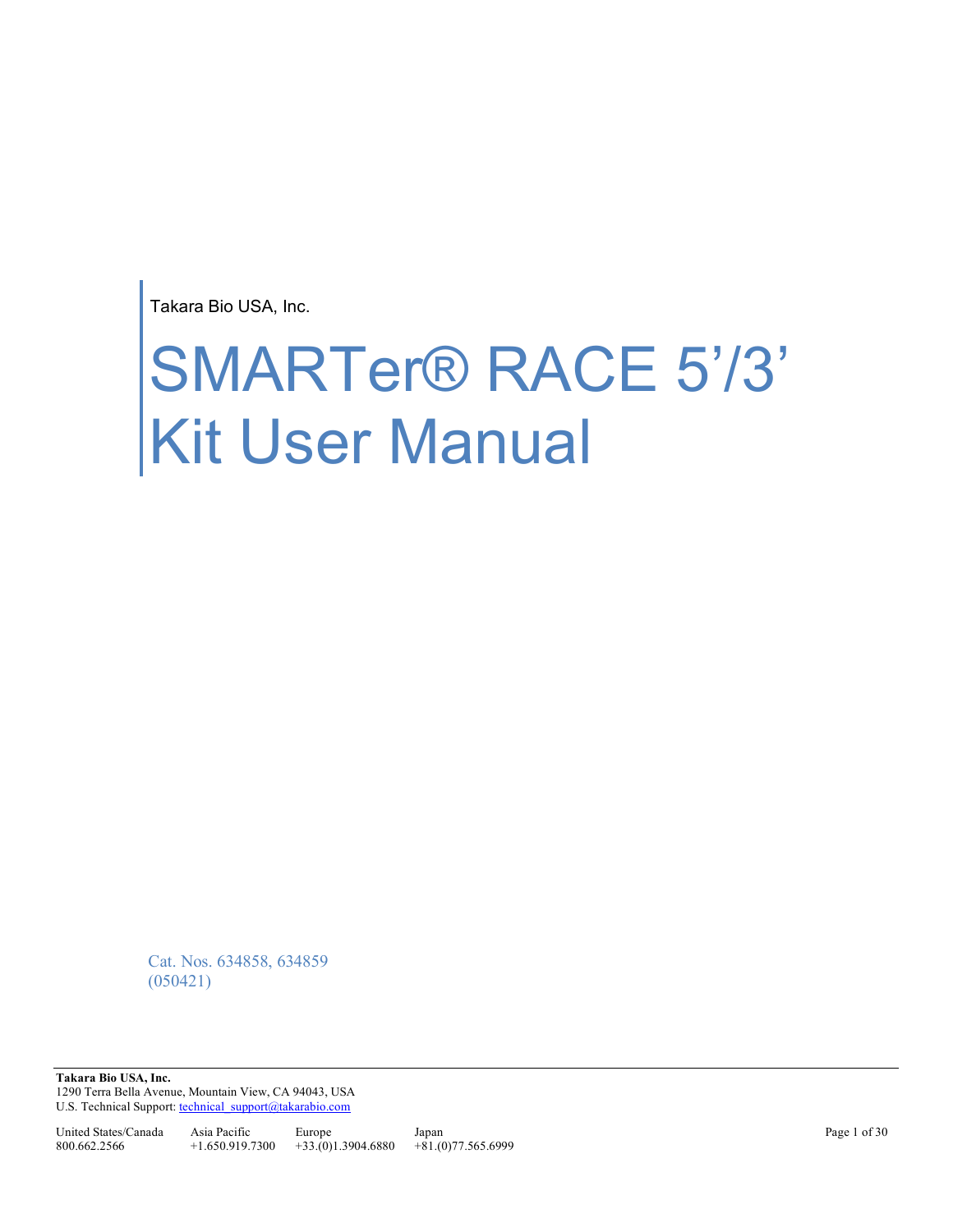|           | <b>Table of Contents</b> |  |
|-----------|--------------------------|--|
| Ι.        |                          |  |
| Π.        |                          |  |
| III.      |                          |  |
| IV.       |                          |  |
| A.        |                          |  |
| <b>B.</b> |                          |  |
| C.        |                          |  |
| D.        |                          |  |
| V.        |                          |  |
| A.        |                          |  |
| <b>B.</b> |                          |  |
| C.        |                          |  |
| D.        |                          |  |
| VI.       |                          |  |
| A.        |                          |  |
| <b>B.</b> |                          |  |
| VII.      |                          |  |
| A.        |                          |  |
| <b>B.</b> |                          |  |
| C.        |                          |  |
| VIII.     |                          |  |
|           |                          |  |
| A.        |                          |  |
| <b>B.</b> |                          |  |
| C.        |                          |  |
|           |                          |  |
|           |                          |  |
|           |                          |  |
| A.        |                          |  |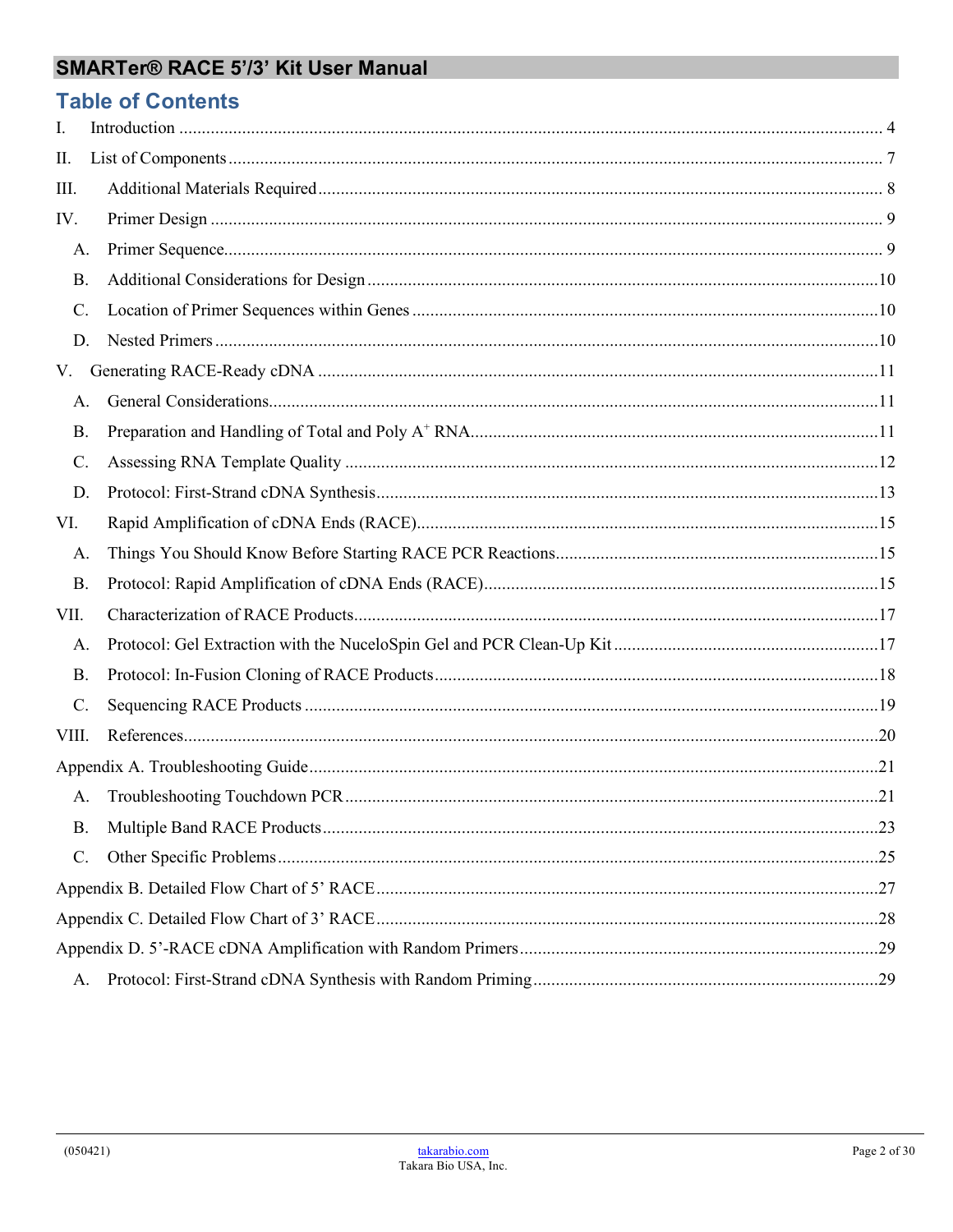# **Table of Figures**

# **Table of Tables**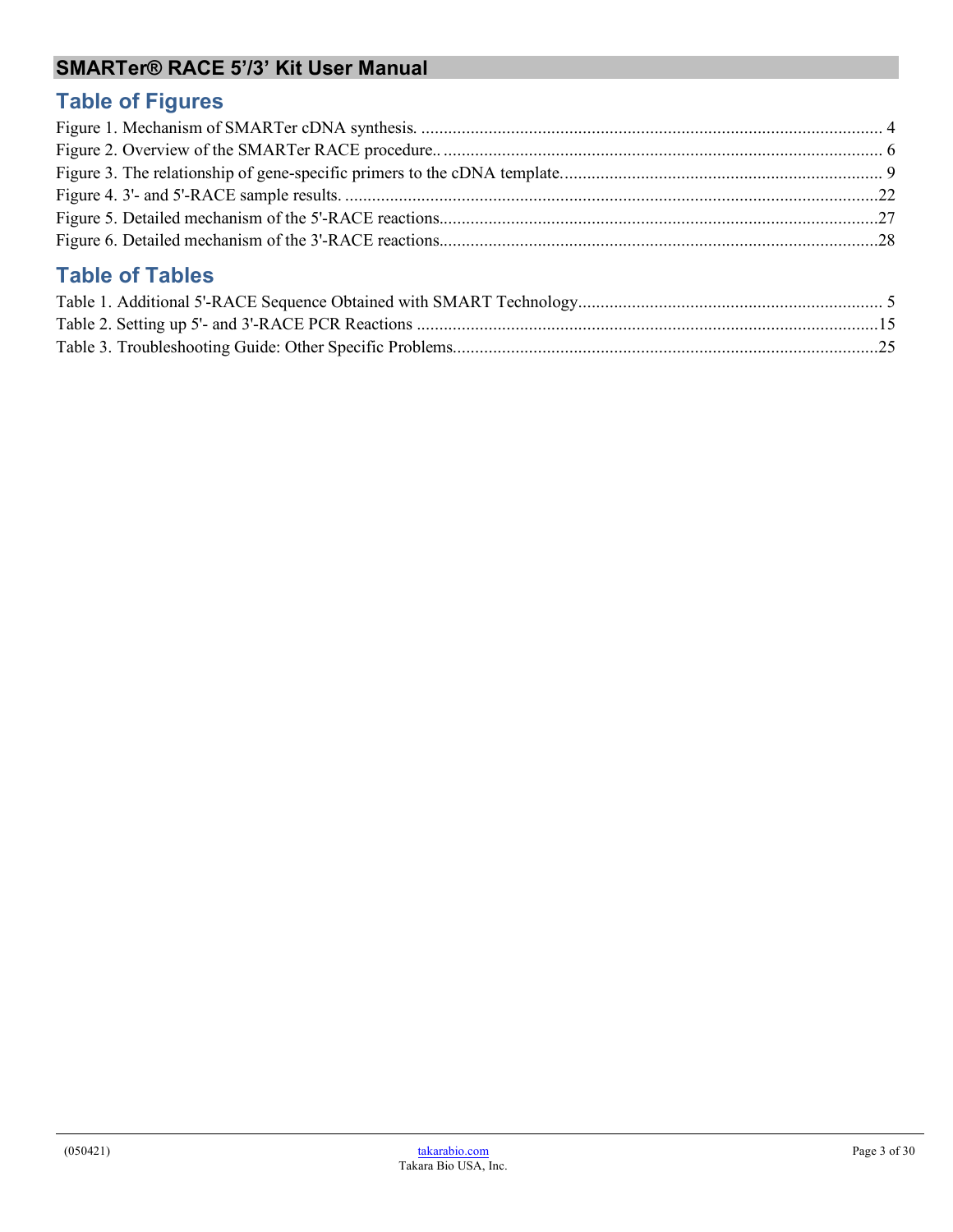#### <span id="page-3-0"></span>**I. Introduction**

The **SMARTer RACE 5'/3' Kit** provides a method for performing both 5'- and 3'-rapid amplification of cDNA ends (RACE). The SMARTer RACE 5'/3' Kit includes our SMARTer II A Oligonucleotide and SMARTScribe™ Reverse Transcriptase, which provides better sensitivity, less background and higher specificity than previous kits. This powerful system allows you to amplify the complete 5' sequence of your target transcript from as little as 10 ng of total RNA. The cornerstone of SMARTer RACE cDNA synthesis is SMART® technology, which eliminates the need for problematic adaptor ligation and lets you use first-strand cDNA directly in RACE PCR, a benefit that makes RACE far less complex and much faster (Chenchik *et al*., 1998). Additionally, the SMARTer RACE Kit exploits our technology for suppression PCR & step-out PCR to increase the sensitivity and reduce the background of the RACE reactions. You can use either poly  $A^+$  or total RNA as starting material for constructing full-length cDNAs, even of very rare transcripts.

The SMARTer RACE 5'/3' Kit is an improved version of our original SMARTer RACE cDNA Amplification Kit, designed to accommodate larger RNA input volumes and perform more efficiently on challenging targets (e.g., those that are long, GC-rich, etc.). RACE PCR products are amplified with our highly robust SeqAmp™ DNA Polymerase, and cloned into the linearized pRACE vector with In-Fusion® Cloning. The In-Fusion Cloning Kit, NucleoSpin Gel and PCR Clean-Up Kit, and Stellar™ Competent Cells are included for your convenience in cloning RACE products.

SMART technology provides a mechanism for generating full-length cDNAs in reverse transcription reactions (Zhu *et al*., 2001). This is made possible by the joint action of the SMARTer II A Oligonucleotide and SMARTScribe Reverse Transcriptase. When the SMARTScribe RT reaches the 5' end of the RNA, its terminal transferase activity adds a few additional nucleotides to the 3' end of the first-strand cDNA (Figure 1).



<span id="page-3-1"></span>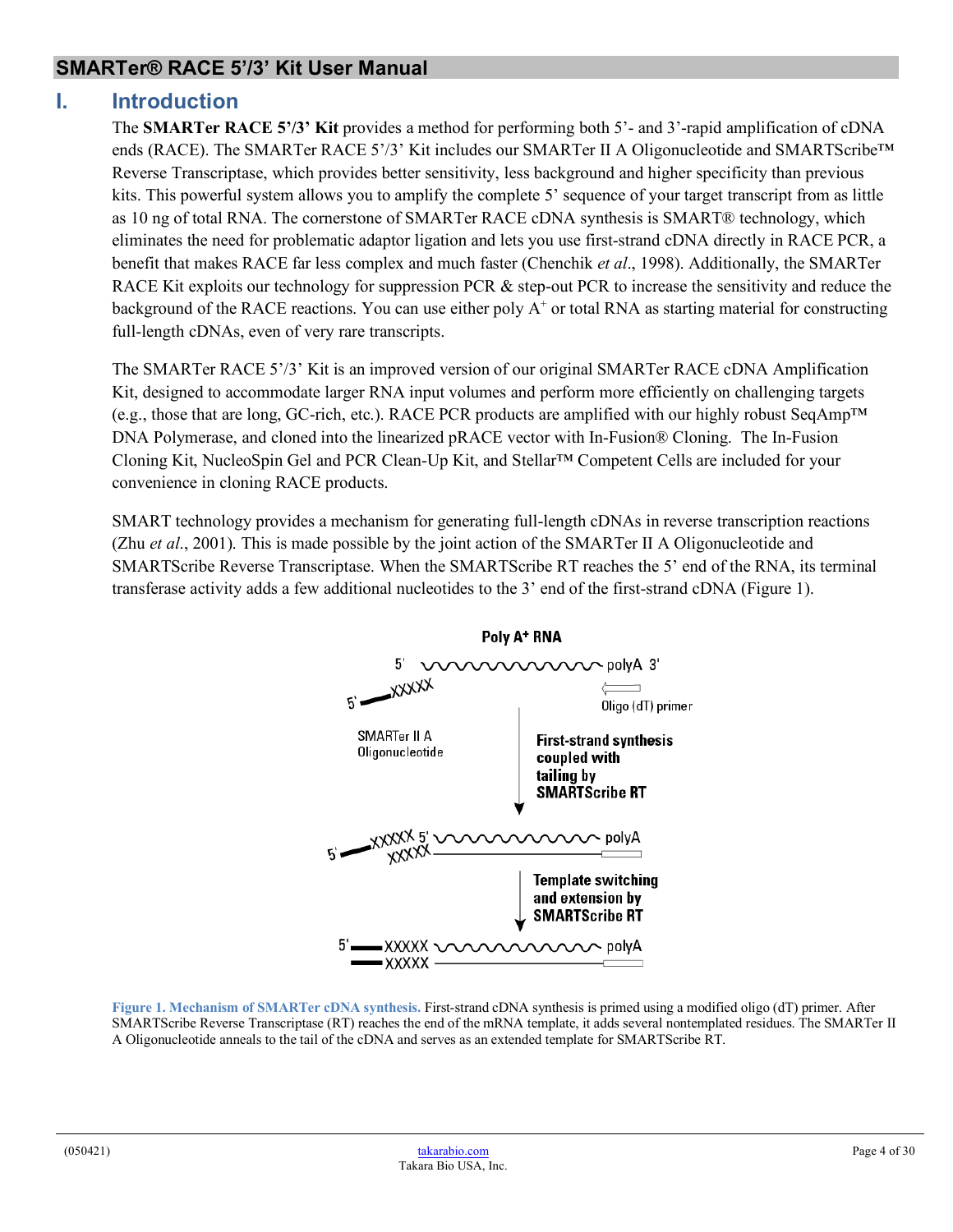The SMARTer II A Oligonucleotide contains a terminal stretch of modified bases that anneal to the extended cDNA tail, allowing the oligo to serve as a template for the RT. SMARTScribe RT switches templates from the mRNA molecule to the SMARTer oligo, generating a complete cDNA copy of the original RNA with the additional SMARTer sequence at the end. Since the template switching activity of the RT occurs only when the enzyme reaches the end of the RNA template, the SMARTer sequence is typically only incorporated into fulllength, first-strand cDNAs. This process guarantees that the use of high quality RNA will result in the formation of a set of cDNAs that have a maximum amount of 5' sequence (Table I).

| Human gene                             | Size of mRNA<br>(kb) | <b>Additional sequence</b><br>$(bp)^*$ | <b>Matches genomic</b><br>sequences |
|----------------------------------------|----------------------|----------------------------------------|-------------------------------------|
| Piccolo presynaptic cytomatrix protein | 20.29                | $+59$                                  | yes                                 |
| Dynein, cytoplasmic 1, heavy chain 1   | 14.36                | +36                                    | yes                                 |
| Polycystic kidney disease 1            | 14.14                | $+21$                                  | yes                                 |
| Solute carrier family 1                | 12.02                | $+73$                                  | yes                                 |
| Microtubule-associated protein 1A      | 10.54                | $+13$                                  | yes                                 |
| Spectrin, beta, non-erythrocytic       | 10.24                | $+32$                                  | yes                                 |
| Transferrin receptor                   | 5.0                  | $+25$                                  | yes                                 |
| Interferon- $\alpha$ receptor          | 2.75                 | $+17$                                  | yes                                 |
| Smooth muscle g-actin                  | 1.28                 | $+31$                                  | yes                                 |

#### <span id="page-4-0"></span>**Table 1. Additional 5'-RACE Sequence Obtained with SMART Technology**

Following reverse transcription, SMART technology allows first-strand cDNA to be used directly in 5'- and 3'-RACE PCR reactions. Incorporation of universal primer binding sites in a single-step during first-strand cDNA synthesis eliminates the need for tedious second-strand synthesis and adaptor ligation. This simple and highly efficient SMARTer cDNA synthesis method ensures higher specificity in amplifying your target cDNA. Suppression PCR & step-out PCR techniques are used in combination with SMARTer technology to decrease background amplification in RACE PCR.

# **Requirements for SMARTer RACE cDNA Amplification**

The only requirement for SMARTer RACE cDNA amplification is that you know at least 23–28 nucleotides (nt) of sequence information in order to design gene-specific primers (GSPs) for the 5'- and 3'-RACE reactions. (Additional sequence information will facilitate analysis of your RACE products.) This limited requirement makes SMARTer RACE ideal for characterizing genes identified through diverse methods, including cDNA subtraction, differential display, RNA fingerprinting, ESTs, library screening, and more.

# **Uses of SMARTer RACE cDNA Amplification**

SMARTer RACE cDNA amplification is a flexible tool—many researchers use this kit in place of conventional kits to amplify just the 5' or 3' end of a particular cDNA. Others perform both 5'- and 3'-RACE, and many then go on to clone full-length cDNAs using one of the two methods described in the latter part of this protocol. In many cases, researchers obtain full-length cDNAs without ever constructing or screening a cDNA library.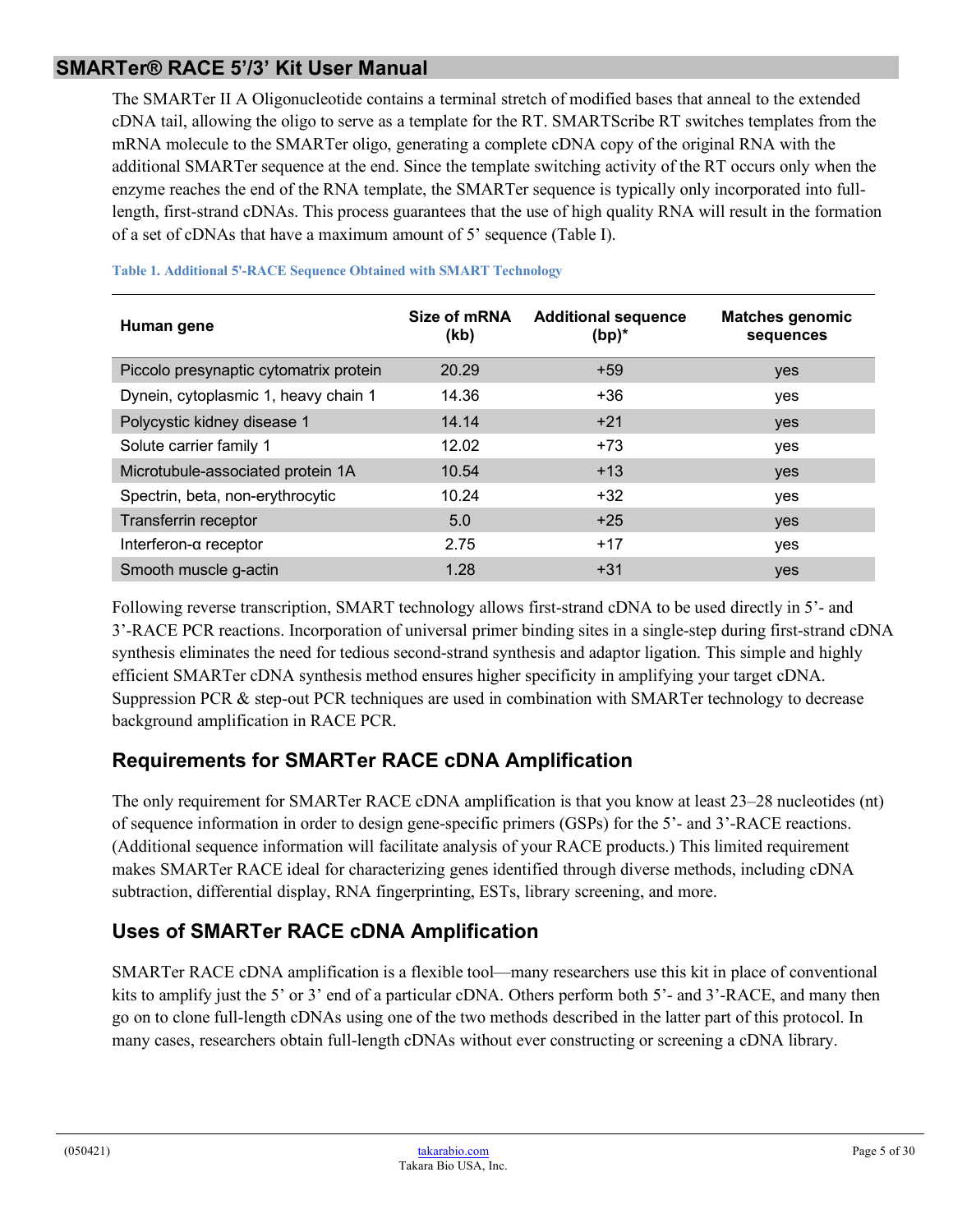

<span id="page-5-0"></span>**Figure 2. Overview of the SMARTer RACE procedure.** Detailed flow charts of the SMARTer RACE mechanisms can be found in Appendices B & C. Alternatively, you can obtain the sequences of the extreme ends of the transcript by sequencing the 5' end of the 5' product and the 3' end of the 3' product. Using this information, you can design 5' and 3' gene-specific primers to use in LD PCR with the 5'-RACE-Ready cDNA as template to generate the full-length cDNA. Note that with the cloned RACE fragments you can use a restriction site in an overlapping region to construct a full-length cDNA by subcloning, or design new GSPs to generate PCR products compatible with In-Fusion cloning.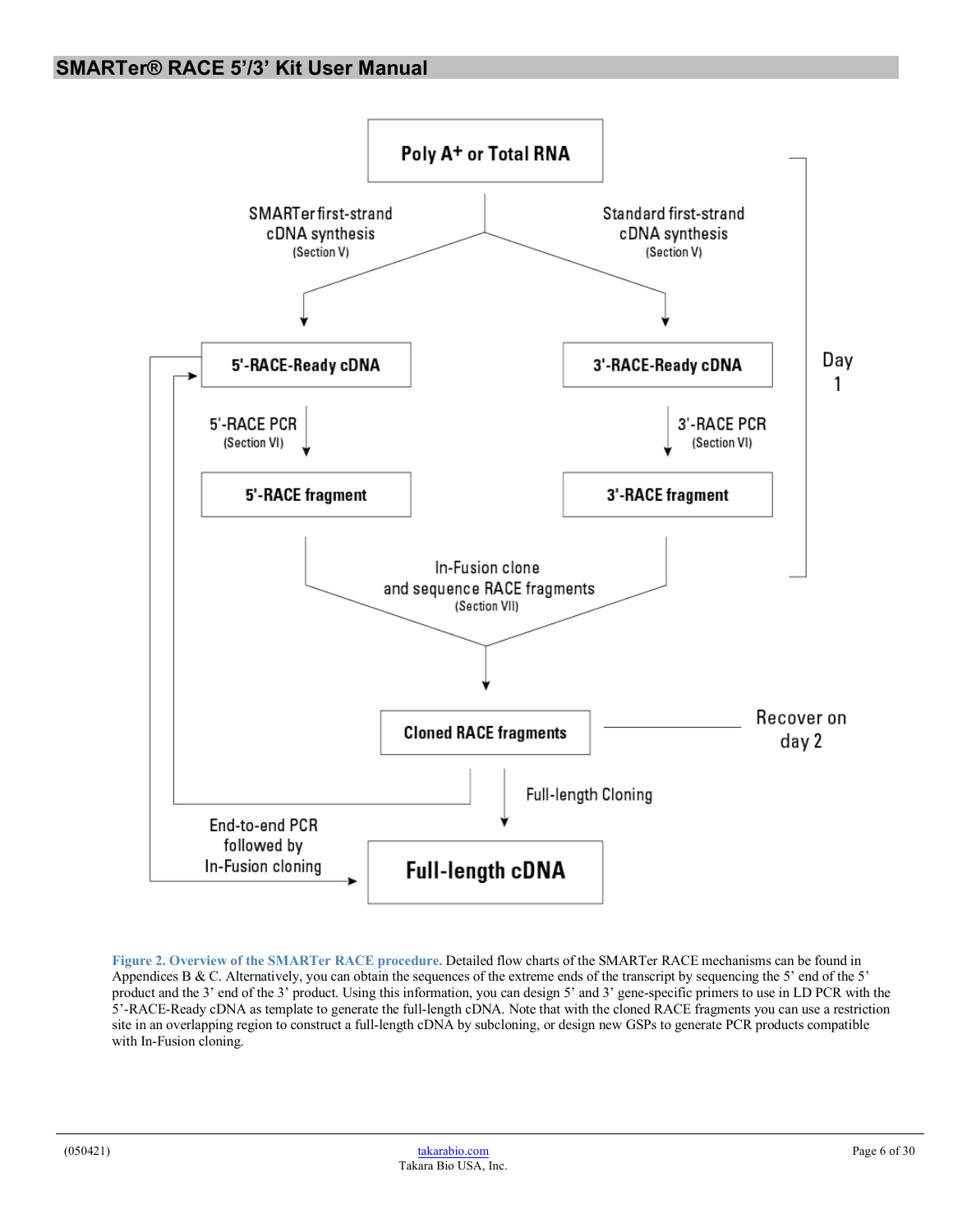#### <span id="page-6-0"></span>**II. List of Components**

This section lists the components for Cat. No. 634858, a 10 reaction kit. The larger, 20 reaction kit (Cat. No. 634859) contains two of every item listed below.

#### **SMARTer RACE 5'/3' Kit Components** (Cat. No. 634860) (Not sold separately)

Store SMARTer II A Oligonucleotide and Control Mouse Heart Total RNA at –70°C. Store all other components at  $-20$ °C.

- First-Strand cDNA Synthesis
	- o 10 µl SMARTer II A Oligonucleotide (24 μM)
	- $o$  10 μl 3' RACE CDS Primer A (12 μM)
	- $o$  10 μl 5' RACE CDS Primer A (12 μM)
	- o 10 µl 10X Random Primer Mix (20 μM)
	- o 40 µl 5X First-Strand Buffer (RNAse-Free)
	- o 5 µl Dithiothreitol (DTT) (100 mM)
	- o 1 ml Deionized H2O
	- $\circ$  10 µl RNase Inhibitor (40 U/µl)
	- o 20 µl SMARTScribe Reverse Transcriptase (100 U/µl)
	- $\circ$  10 µl dNTP mix (20 mM)
- 5'- and 3'-RACE PCR
	- o 400 µl 10X Universal Primer A Mix (UPM)
	- $\circ$  50 µl Universal Primer Short (10 µM)
	- $\circ$  5 µl Control Mouse Heart Total RNA (1 µg/µl)
	- o 25 µl Control 5'-RACE TFR Primer (10 µM; designed for compatibility with In-Fusion cloning)
	- $\circ$  25 µl Control 3'-RACE TFR Primer (10 µM; designed for compatibility with In-Fusion cloning)
- In-Fusion Cloning
	- $\circ$  20 µl Linearized pRACE (50 ng/µl)
- General Reagents
	- o 2 tubes Tricine-EDTA Buffer (1 ml each)

#### **SeqAmp DNA Polymerase** (Cat. No. 638504)

Store all components at –20°C.

- 50 μl SeqAmp DNA Polymerase
- 1.25 ml SeqAmp PCR Buffer (2X)

#### **In-Fusion Snap Assembly Master Mix** (Cat. No. 638947)

Store all components at –20°C.

- 20 μl 5X In-Fusion Snap Assembly Master Mix
- 25 μl pUC19 Control Vector, linearized (50 ng/μl)
- 50 μl 2 kb Control Insert  $(40 \text{ ng/µl})$

#### **NucleoSpin Gel and PCR Clean-Up Kit** (Cat. No. 740609.10) (Not sold separately)

Store all components at room temperature

- 10 ml Binding Buffer NTI
- 6 ml Wash Buffer NT3 (concentrate)
- 5 ml Elution Buffer NE (5 mM Tris/HCl, pH 8.5)
- 10 NucleoSpin Gel and PCR Clean-Up Columns (yellow rings)
- 10 Collection Tubes (2 ml)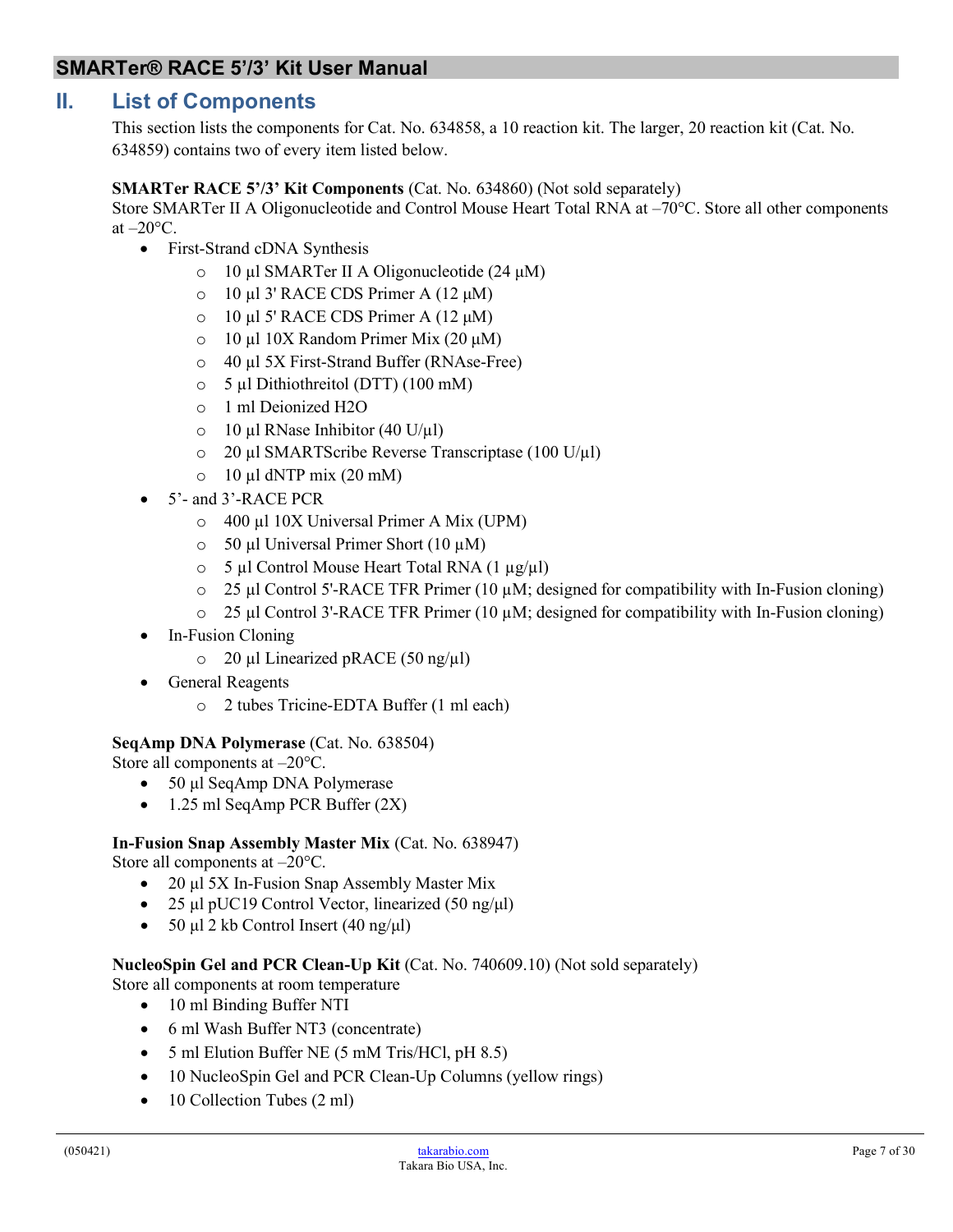#### **Stellar Competent Cells** (Cat. No. 636763)

Store Stellar Competent Cells at –70°C. Store all other components at –20°C.

- 10 tubes Stellar Competent Cells (100 µl/tube)
- 10 tubes SOC Medium (1 ml/tube)
- 10 µl pUC19 Vector  $(0.1 \text{ ng}/\mu\text{l})$

# <span id="page-7-0"></span>**III. Additional Materials Required**

**If your RNA template is from a non-eukaryotic organism and lacks a polyadenylated tail**, you can add one prior to first-strand 3'-cDNA synthesis using the following enzyme:

• Poly(A) Polymerase (Takara Bio Cat. No. 2180A)

The following materials are required for In-Fusion cloning and transformation, but not supplied:

- Ampicillin (100 mg/ml stock) or other antibiotic required for plating the In-Fusion reaction
- LB (Luria-Bertani) medium (pH 7.0)
- LB/antibiotic plates

The following material is required for the NucleoSpin Gel and PCR Clean-Up Kit, but not supplied:

 $\bullet$  96–100% ethanol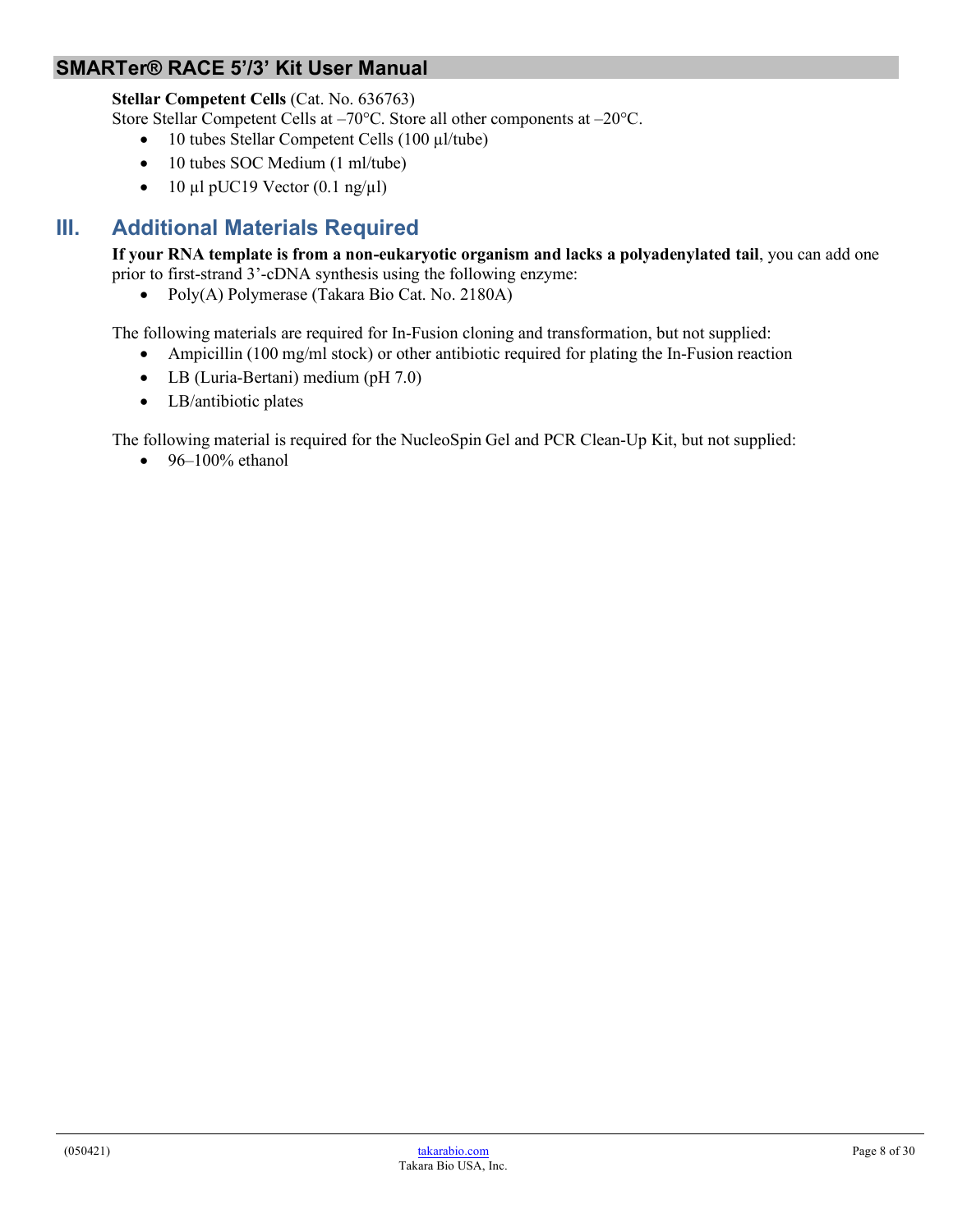# <span id="page-8-1"></span><span id="page-8-0"></span>**IV. Primer Design**

## **A. Primer Sequence**

Gene-Specific Primers (GSPs) should:

- be 23–28 nt to ensure specific annealing
- be  $50-70\%$  GC
- have a  $T_m \ge 65^{\circ}$ C; best results are obtained if  $T_m > 70^{\circ}$ C, which enables the use of touchdown PCR.  $(T_m$  should be calculated based upon the 3' (gene-specific) end of the primer, NOT the entire primer.)
- **not** be complementary to the 3'-end of the Universal Primer Mix Long primer = 5'–CTAATACGACTCACTATAGGGCAAGCAGTGGTATCAACGCAGAGT–3' Short primer = 5'–CTAATACGACTCACTATAGGGC–3'
- be specific to your gene of interest
- both have 15 bp overlaps with the vector at their 5' ends (i.e., add the sequence **GATTACGCCAAGCTT** to the 5' ends of both GSPs' sequences; see details below)

The relationship of the primers used in the SMARTer RACE reactions to the template and resulting RACE products are shown in detail in Figure 3.

For the complete SMARTer RACE protocol, you will need at least two GSPs: an antisense primer for the 5'-RACE PCR and a sense primer for the 3'-RACE PCR. If you are performing only 5'- or 3'-RACE, you will only need one GSP. In our experience, longer GSPs with annealing temperatures above 70°C give more robust amplification in RACE, particularly from difficult samples; however, there is generally no advantage to using primers with gene-specific sequence longer than 30 nt.

Successful In-Fusion cloning requires a 15 bp overlap with the linearized vector. Given this, you will need to add the sequence **GATTACGCCAAGCTT** to the 5'-end of your 5' and 3' GSPs to facilitate In-Fusion cloning of your RACE PCR products. This specific sequence is in addition to the 22 nt gene-specific sequence described above. The provided linearized pRACE vector already contains this overlap with the Universal Primer A Mix included for PCR, and adding this sequence to the 5'-end of your GSPs will complete the necessary overlap for the cloning reaction. **Please note that the In-Fusion User Manual contains only general primer recommendations that should not be used for this particular protocol.**



#### **In-Fusion homology**

15 bp sequence and added to the 5'-end of GSP1, GSP2, NGSP1, and NGSP2 for In-Fusion cloning

<span id="page-8-2"></span>**Figure 3. The relationship of gene-specific primers to the cDNA template.** This diagram shows a generalized first-strand cDNA template. This RNA/DNA hybrid does not precisely represent either the 5'- or 3'-RACE-Ready cDNAs. For a detailed look at those structures, see Appendices B & C. Note that the gene-specific primers designed here contain tails with In-Fusion homology, and also produce overlapping RACE products. This overlap permits the use of the primers together in a control PCR reaction. Additionally, if a suitable restriction site is located within this region, it will be possible to construct the full-length cDNA by subcloning.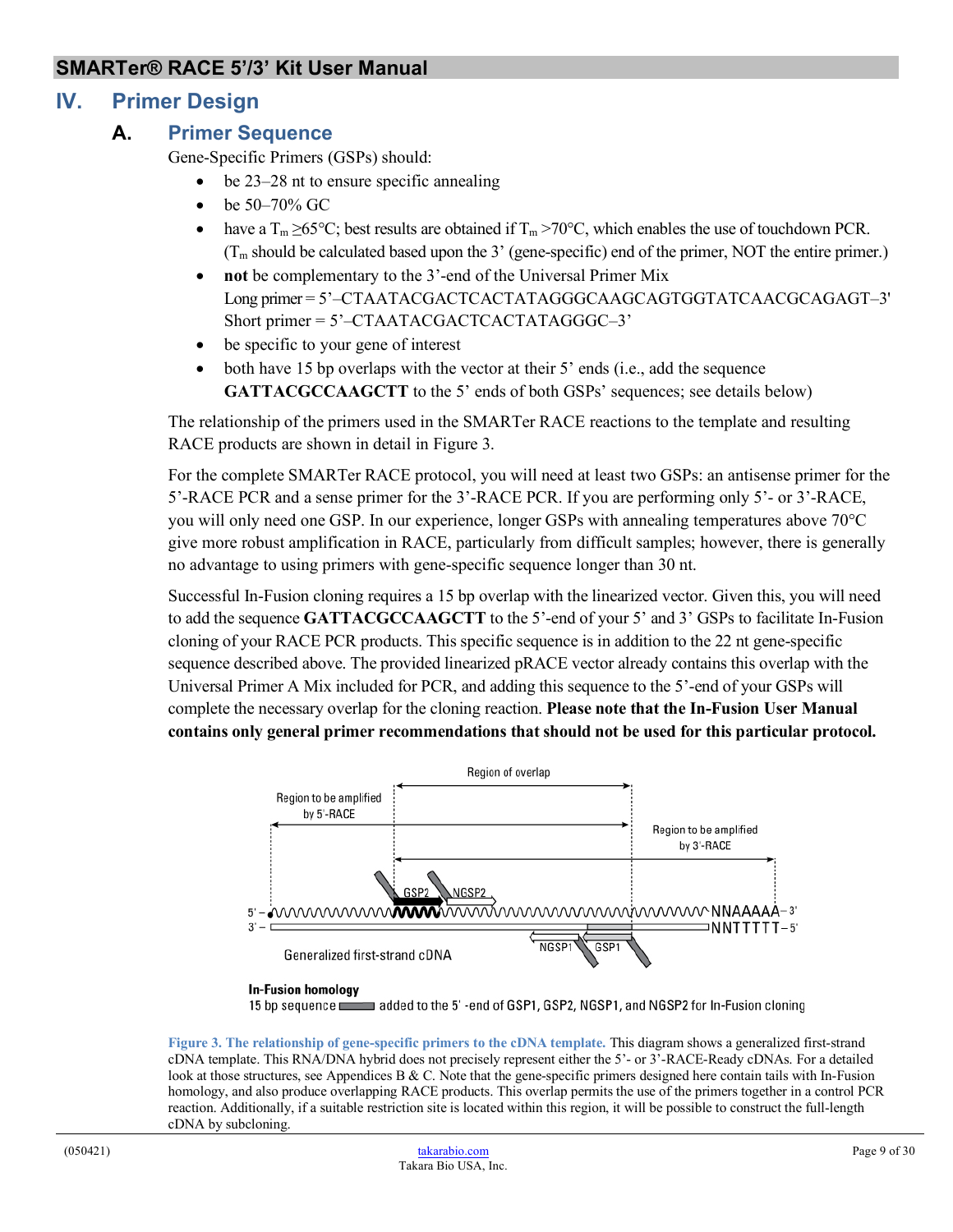## <span id="page-9-0"></span>**B. Additional Considerations for Design**

The primers shown in Figure 3 will create overlapping 5'- and 3'-RACE products. If a suitable restriction site is located in the region of overlap, the fragments can subsequently be joined by restriction digestion and ligation to create the full-length cDNA. If no suitable restriction sites are available, you can alternately design new GSPs suitable for multi-fragment In-Fusion cloning. By designing primers that give a 100–200-bp overlap in the RACE products, you will also be able to use the primers together as an internal positive control for the PCR reactions. However, it is not absolutely necessary to use primers that give overlapping fragments. In the case of large and/or rare cDNAs, it may be better to use primers that are closer to the ends of the cDNA and therefore do not create overlapping fragments. The primers themselves can overlap (i.e., be complementary).

## <span id="page-9-1"></span>**C. Location of Primer Sequences within Genes**

We have had good success using the SMARTer RACE Kit to amplify 5' and 3' cDNA fragments that extend up to 6.5 kb from the GSP binding sites. Nevertheless, for optimum results, we recommend choosing your primers so that the 5'- and 3'-RACE products will range from 1–3 kb in length. If you are working with an annotated genome, we suggest using NCBI's Primer-BLAST to aid in your design for each transcript.

#### <span id="page-9-2"></span>**D. Nested Primers**

We recommend that you do not use nested PCR in your initial experiments. The UPM Primer and a GSP will usually generate a good RACE product with a low level of nonspecific background. However, nested PCR may be necessary in some cases where the level of background or nonspecific amplification in the 5'- or 3'-RACE reaction is too high with a single GSP. In nested PCR, a primary amplification is performed with the outer primers and, if a smear is produced, an aliquot of the primary PCR product is reamplified using the inner primers. The SMARTer RACE protocols include optional steps indicating where nested primers can be used. The Universal Primer Short (provided with the kit) can be used for both 5'- and 3'-RACE with nested primers.

Nested gene specific primers (NGSP) should be designed according to the same guidelines discussed above. If possible, nested primers should not overlap with the outer gene-specific primers; if they must overlap due to limited sequence information, the 3' end of the inner primer should have as much unique sequence as possible. Additionally, your nested primers should also contain the 15 bp overlap required for In-Fusion cloning.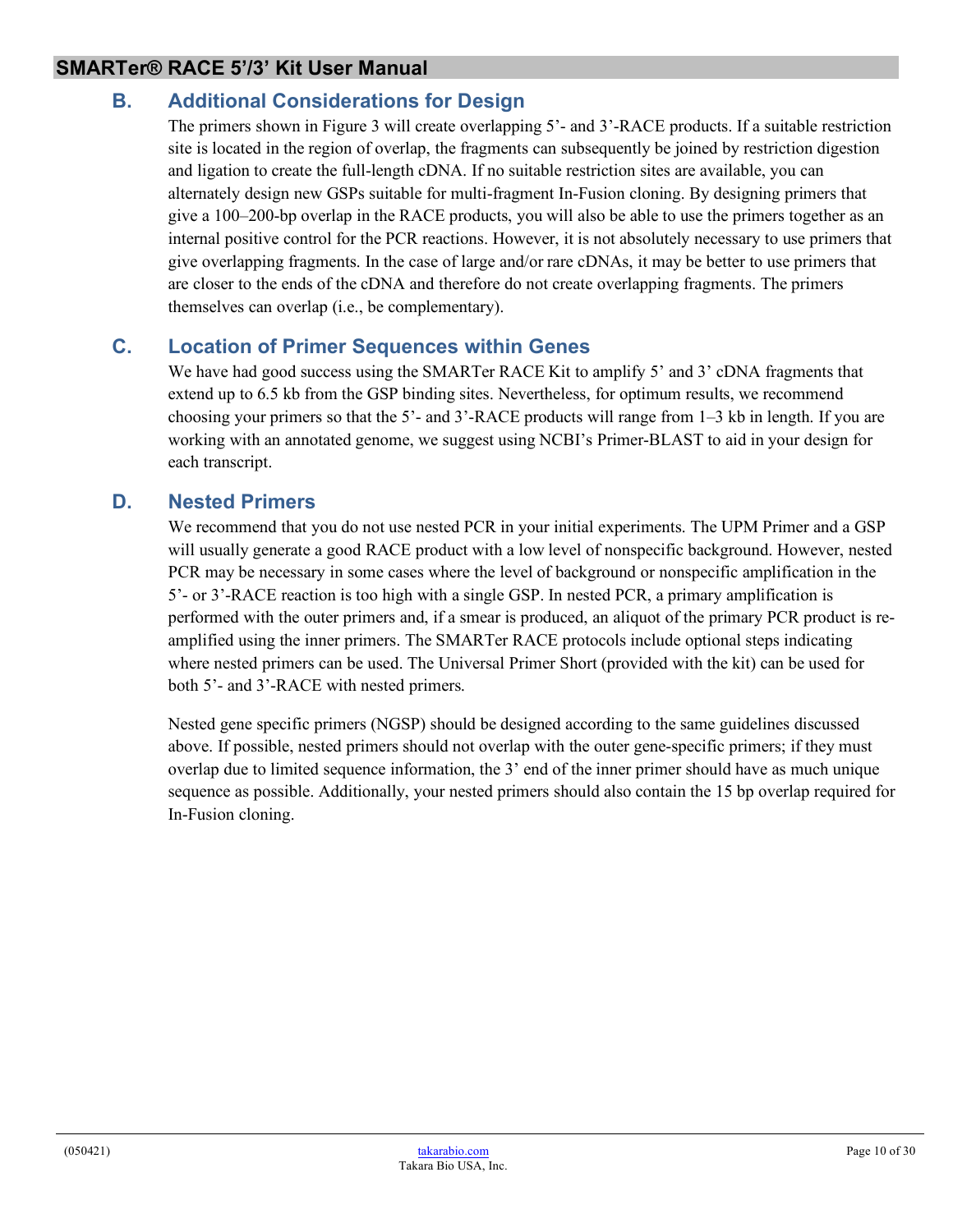# <span id="page-10-0"></span>**V. Generating RACE-Ready cDNA PLEASE READ THE ENTIRE PROTOCOL BEFORE STARTING**

## <span id="page-10-1"></span>**A. General Considerations**

- We recommend using the Tricine-EDTA Buffer provided in the kit to resuspend and dilute your cDNA samples throughout the protocols in this user manual, because Tricine buffers maintain their pH at high temperature better than Tris-based buffers. Tris-based buffers can lead to low pH conditions that degrade DNA.
- Resuspend pellets and mix reactions by gently pipetting the solution up and down or by flicking the bottom of the tube. Always spin tubes briefly prior to opening to collect the contents at the bottom of the tubes.
- Perform all reactions on ice unless otherwise indicated.
- Add enzymes to reaction mixtures last.
- Ethidium bromide (EtBr) is a carcinogen. Use appropriate precautions when handling and disposing of this reagent. For more information, see Molecular Cloning: A Laboratory Manual by Sambrook & Russell (2001).

# <span id="page-10-2"></span>**B. Preparation and Handling of Total and Poly A+ RNA**

#### **1. General Precautions**

The integrity and purity of your total or poly  $A^+$  RNA starting material is an important element in high-quality cDNA synthesis. The following precautions will help you avoid contamination and degradation of your RNA:

- Have a separate bench and/or pipette set dedicated to RNA work, free of RNase contamination.
- Wear gloves throughout to protect your RNA samples from nucleases.
- Use freshly deionized (e.g., MilliQ-grade)  $H_2O$  directly, without treatment with DEPC (diethyl pyrocarbonate). Takara Bio also offers RNase-Free Water (Cat. No. 9012).
- Use only single-use plastic pipettes and pipette tips. Filter tips are recommended.

#### **2. RNA Isolation**

We offer several kits for isolating total or poly  $A^+$  RNA from a variety of sources:

| <b>Purified Product</b> | <b>Starting Material</b>                                   | <b>Product</b>                                 | Cat. #    |
|-------------------------|------------------------------------------------------------|------------------------------------------------|-----------|
| <b>Total RNA</b>        | Cells, tissues, or cell-free<br>biological fluids          | NucleoSpin RNA II                              | 740955.50 |
| <b>Total RNA</b>        | Plant or fungal samples                                    | NucleoSpin RNA Plant                           | 740949.50 |
| <b>mRNA</b>             | Total RNA, cells, or tissues                               | NucleoTrap mRNA Mini                           | 740655    |
| <b>mRNA</b>             | Total RNA derived from<br>cultured cells or animal tissues | Magnosphere UltraPure<br>mRNA Purification Kit | 9186      |

Many procedures are available for the isolation of poly A+ RNA (Farrell, 1993; Sambrook *et al*., 2001).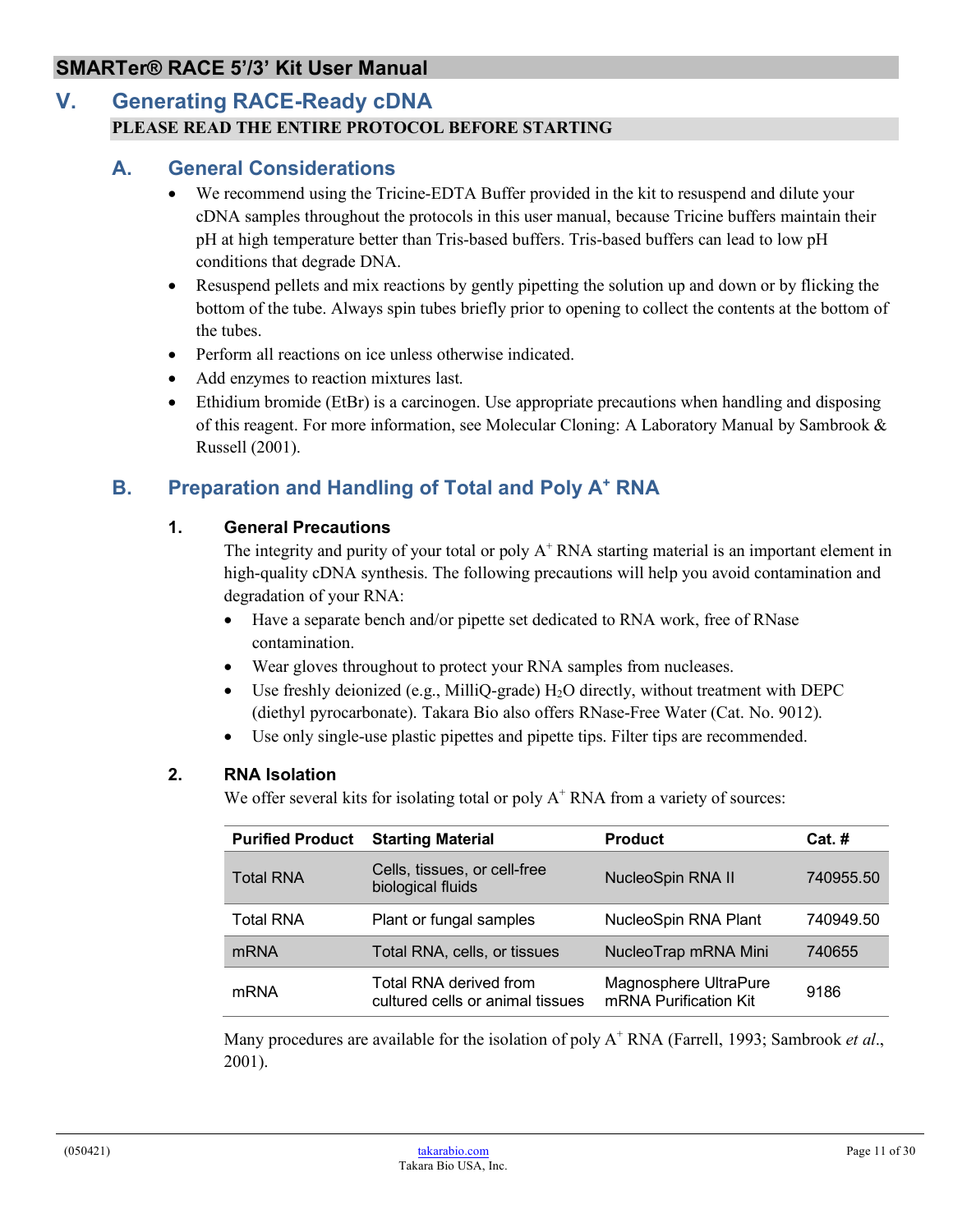#### **3. RNA Purity**

The purity of RNA is the key factor for successful cDNA synthesis and SMARTer RACE. The presence of residual organics, metal ions, salt or nucleases in your RNA sample can have a large impact on downstream enzymatic applications by inhibiting enzymatic activity or degrading the RNA. We strongly recommend checking the stability of your RNA to ensure that it is free of contaminants. Impurities such as salt or organic contaminants can be removed by repeated ethanol precipitation, subsequent washing with 80% ethanol and the complete removal of all remaining ethanol.

Since RNA stability is a good indicator of RNA purity, we strongly recommend checking the stability of your RNA to ensure that it is free of contaminants.

Incubate a small portion of your RNA at 37°C for 2 hours, then compare the sample to a duplicate control stored at –70°C. If the sample incubated at 37°C shows a lower 28S:18S ratio than the control or a significant downward shift on a formaldehyde agarose gel, the RNA may have nuclease contaminants (see Section V.C., below, for methods for assessing RNA quality).

**If your RNA template is from a plant or some other species with high pigment levels**, please pay special attention to polysaccharide/pigment contamination. Polysaccharides/pigments are hard to remove and can't be detected on the agarose gel. These glycoproteins might interfere with primer binding sites of RNA during the first-strand cDNA synthesis leading to reduced cDNA yield.

# <span id="page-11-0"></span>**C. Assessing RNA Template Quality**

#### **1. Methods for Assessing Total RNA Integrity**

- Detection with the Agilent 2100 BioAnalyzer (Agilent Technologies, CA): This microfluidics-based technology, which provides an alternative to traditional gelbased analysis, requires only 2–7 ng of RNA per analysis. We recommend using RNA samples with an RNA Integrity Number (RIN) of 7 or higher. In addition to assessing RNA quality, this automated system provides a good estimate of RNA concentration.
- If you do not have access to an Agilent 2100 BioAnalyzer, you can visualize your RNA on a denaturing formaldehyde agarose gel under UV light. The theoretical 28S:18S ratio for eukaryotic RNA is approximately 2:1. If the 28S:18S ratio of your RNA is less than 1, your RNA template is not suitable for SMARTer RACE. When visualizing RNA using EtBr, you need at least 0.5–1 µg of total RNA. Alternatively, SYBR® Green II or SYBR Gold dyes (Molecular Probes; Eugene OR), allow you to detect as little as 1 or 2 ng of RNA on your gel, respectively.

#### **2. Methods for Assessing mRNA Integrity**

All of the methods mentioned above can be used to assess the quality of your mRNA. However, because mRNA does not contain strong ribosomal bands, the assessment of its quality will be somewhat subjective. Typically, mRNA appears as a smear between 0.5 kb to 6 kb, with an area of higher intensity around 1.5 and 2 kb. This size distribution may be tissue or species-specific. If the average size of your mRNA is less than 1.5 kb, it could be an indication of degradation.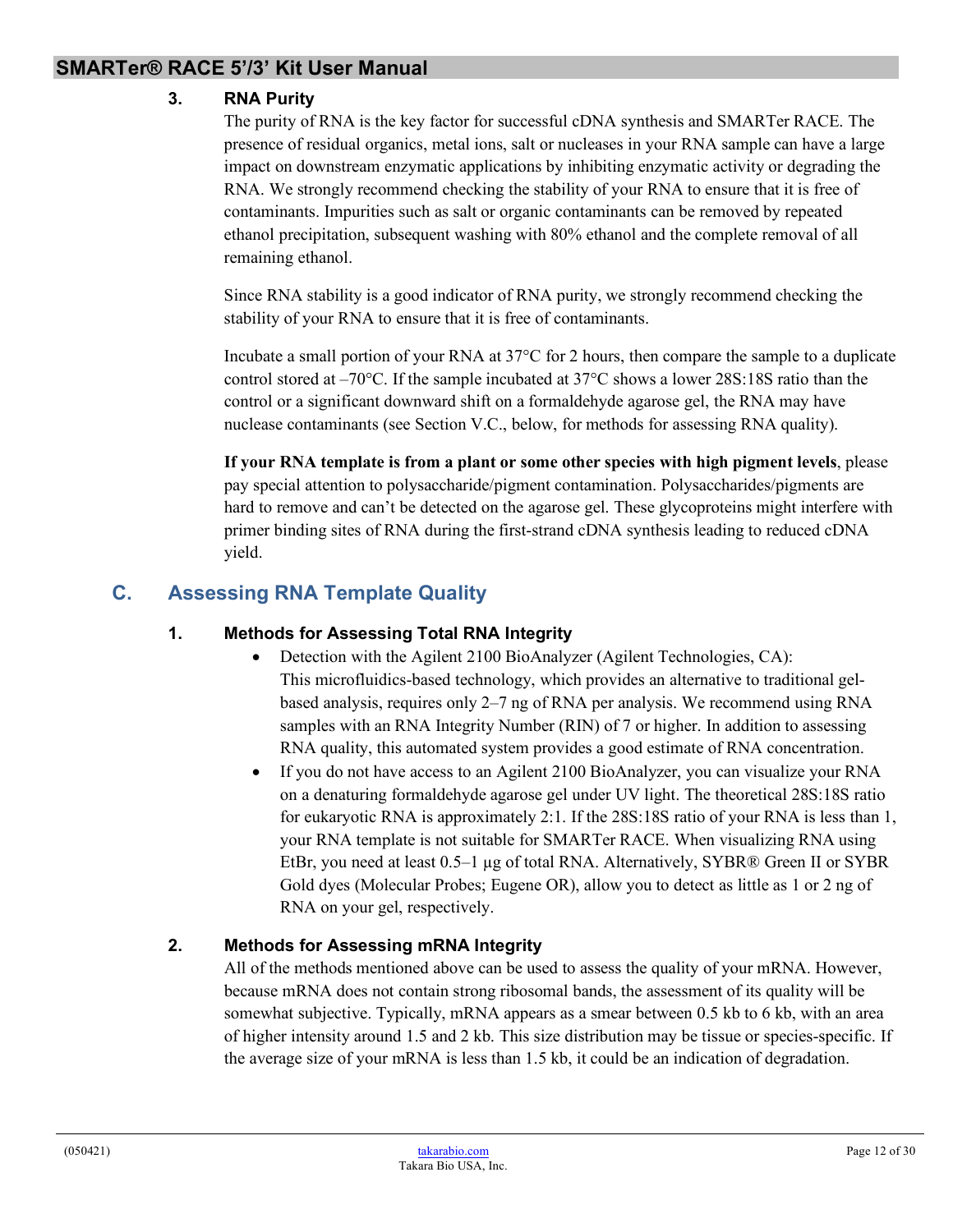## <span id="page-12-0"></span>**D. Protocol: First-Strand cDNA Synthesis**

The two 20  $\mu$ l reactions described in the protocol convert 10 ng–1  $\mu$ g of total or poly A<sup>+</sup> RNA into RACE-Ready first-strand cDNA

We recommend that you use poly  $A^+$  RNA whenever possible. However, if you have less than 50 µg of total RNA we do not recommend purification of poly  $A^+$  RNA because the final yield will be too small to effectively analyze the RNA quantity and quality.

#### **We strongly recommend that you perform a positive control cDNA synthesis using the included Mouse Heart Total RNA in addition to your experimental reactions.**

**NOTE:** If your RNA template is from a non-eukaryotic organism and/or lacks a polyadenylated tail, follow the protocol for 5'-first-strand cDNA synthesis with random primers in Appendix D. For 3'-first-strand cDNA synthesis, add a poly(A) tail using Poly(A) Polymerase (Takara Cat. No. 2180A), and proceed with the following protocol.

#### **IMPORTANT:**

- Prior to cDNA synthesis, please make sure that your RNA is intact and free of contaminants (see Section V.C. Assessing the Quality of the RNA Template).
- Do not change the volume of any of the reactions. All components have been optimized for the volumes specified.
- 1. Prepare enough of the following Buffer Mix for all of the 5'- and 3'-RACE-Ready cDNA synthesis reactions plus 1 extra reaction to ensure sufficient volume. Mix the following reagents and spin briefly in a microcentrifuge, then set aside at room temperature until Step 6:
	- 4.0 µl 5X First-Strand Buffer
	- 0.5 µl DTT (100 mM)
	- 1.0 µl dNTPs (20 mM)

#### **5.5 µl Total Volume**

2. Combine the following reagents in separate microcentrifuge tubes:

| For preparation of<br>5'-RACE-Ready cDNA |                     | For preparation of<br>3'-RACE-Ready cDNA |                                    |
|------------------------------------------|---------------------|------------------------------------------|------------------------------------|
| $1.0 - 10$ µl                            | RNA*                | $1.0 - 11$ µl                            | RNA*                               |
| $1.0$ ul                                 | 5'-CDS Primer A     | $1.0$ ul                                 | 3'-CDS Primer A                    |
| $0 - 9$ µ                                | Sterile $H_2O$      |                                          | $0-10$ µl Sterile H <sub>2</sub> O |
| 11 ul                                    | <b>Total Volume</b> | 12 ul                                    | <b>Total Volume</b>                |

\*For the control reactions, use 1 µl of Control Mouse Heart Total RNA (1 µg/µl).

3. Mix contents and spin the tubes briefly in a microcentrifuge.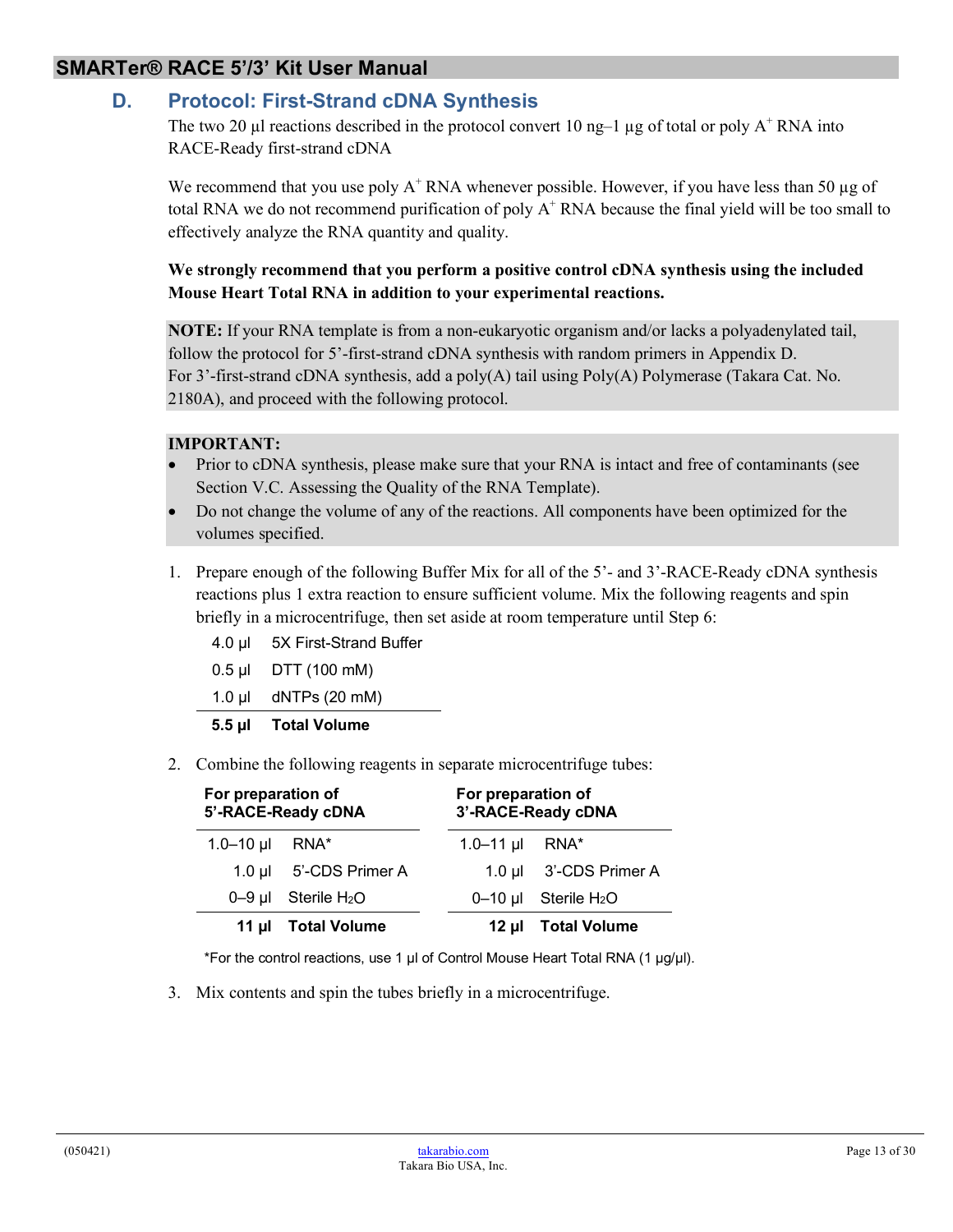- 4. Incubate tubes at 72°C for 3 minutes, then cool the tubes to 42°C for 2 minutes. After cooling, spin the tubes briefly for 10 seconds at 14,000 x g to collect the contents at the bottom. **NOTE:** This step can be performed in a thermal cycler. While the tubes are incubating, you can prepare the Master Mix in Step 6.
- 5. **To just the 5'-RACE cDNA synthesis reaction(s)**, add 1 µl of the SMARTer II A Oligonucleotide per reaction.
- 6. Prepare enough of the following Master Mix for all 5'- and 3'-RACE-Ready cDNA synthesis reactions. Mix these reagents at room temperatures in the following order:

| 8.0 µl Total Volume                              |
|--------------------------------------------------|
| 2.0 µl SMARTScribe Reverse Transcriptase (100 U) |
| $0.5$ µl RNase Inhibitor (40 U/µl)               |
| 5.5 µl Buffer Mix from Step 1                    |

- 7. Add 8 µl of the Master Mix from Step 6 to the denatured RNA from Step 4 (3'-RACE cDNA) and Step 5 (5'-RACE cDNA), for a total volume of 20  $\mu$ l per cDNA synthesis reaction.
- 8. Mix the contents of the tubes by gently pipetting, and spin the tubes briefly to collect the contents at the bottom.
- 9. Incubate the tubes at 42°C for 90 minutes in an air incubator or a hot-lid thermal cycler. **NOTE:** Using a water bath for this incubation may reduce the volume of the reaction mixture (due to evaporation), and therefore reduce the efficiency of first-strand cDNA synthesis.
- 10. Heat tubes at 70°C for 10 minutes.
- 11. Dilute the first-strand cDNA synthesis reaction product with Tricine-EDTA Buffer:
	- Add 10  $\mu$ l if you started with <200 ng of total RNA.\*
	- Add 90 µl if you started with >200 ng of total RNA.\*
	- Add 240 µl if you started with poly  $A^+$  RNA.

\*The copy number of your gene of interest should be the determining factor for diluting your sample. If you have 200 ng of total RNA but your gene of interest has low abundance, dilute with 10 µl. If you have 200 ng of total RNA and the gene of interest is highly abundant, dilute with 90 µl.

12. You now have 3'- and 5'-RACE-Ready cDNA samples. Samples can be stored at –20°C for up to three months.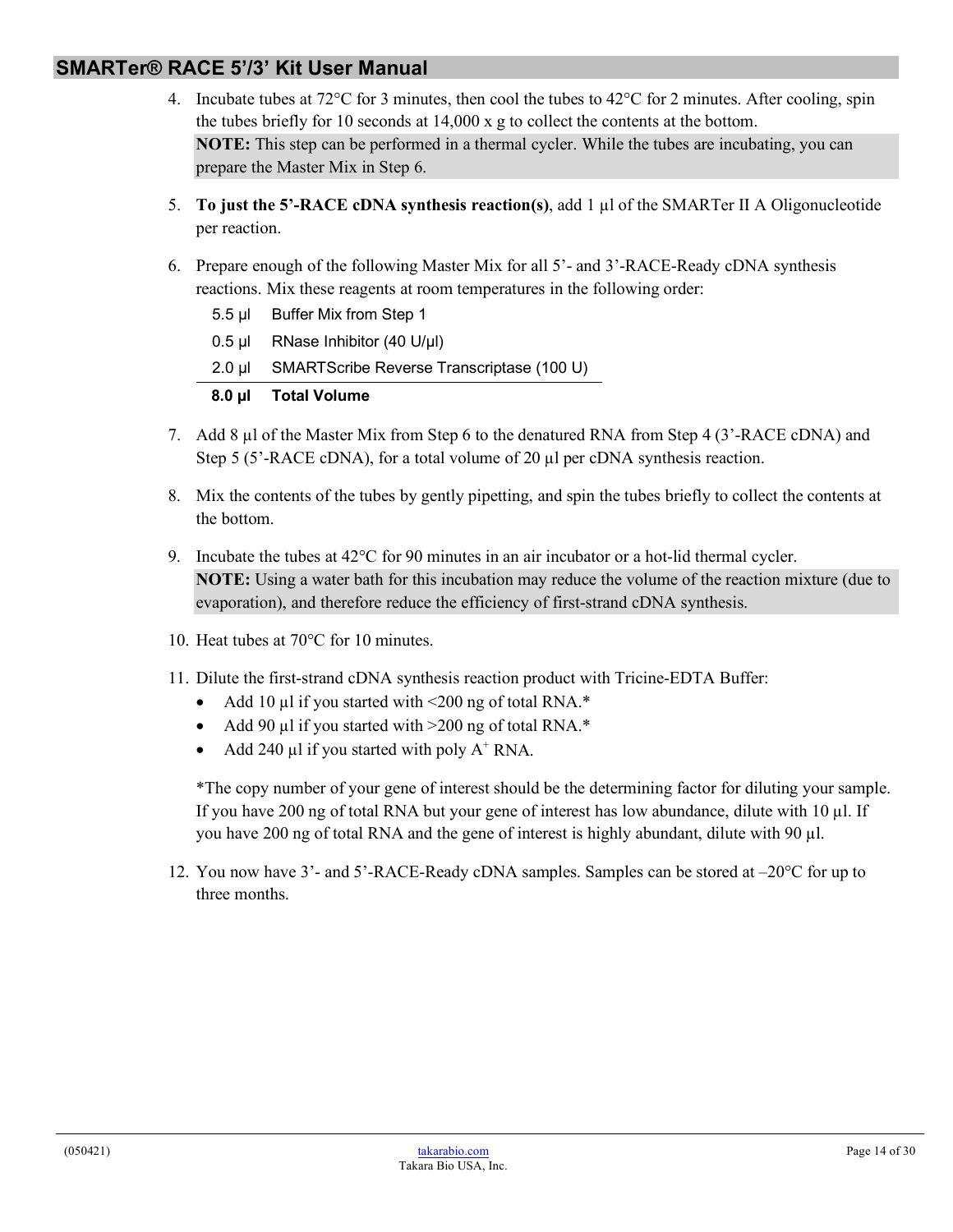# <span id="page-14-0"></span>**VI. Rapid Amplification of cDNA Ends (RACE) PLEASE READ THE ENTIRE PROTOCOL BEFORE STARTING.**

At this point, you have 3'- and 5'-RACE-Ready cDNA samples. The RACE reactions in this section use only a fraction of this material for each RNA of interest. There is sufficient single-stranded cDNA for PCR amplification of multiple genes.

# <span id="page-14-1"></span>**A. Things You Should Know Before Starting RACE PCR Reactions**

If you intend to use LD PCR to construct your full-length cDNA after completing 5'- and 3'-RACE, be sure to set aside an aliquot of the 5'-RACE-Ready cDNA to use as a template in the PCR reaction.

Please note that the efficiency of RACE PCR depends on the abundance of the mRNA of interest in your RNA sample. Additionally, different primers will have different optimal annealing/extension temperatures. Refer to the Troubleshooting Guide (Appendix A) for suggestions on optimizing PCR conditions.

**NOTE:** This is a RACE-specific protocol. It differs from the general SeqAmp protocol in many regards.

## <span id="page-14-2"></span>**B. Protocol: Rapid Amplification of cDNA Ends (RACE)**

This procedure describes the 5'-RACE and 3'-RACE PCR reactions that generate the 5' and 3' cDNA fragments. We recommend that you also perform positive control 5'- and 3'-RACE using the TFR primers and UPM. Although the Universal Primer Short (UPM short) is provided, nested PCR is generally not necessary in SMARTer RACE reactions.

- 1. Prepare enough PCR Master Mix for all of the PCR reactions plus one extra reaction to ensure sufficient volume. The same Master Mix can be used for both 5'- and 3'-RACE reactions. For each 50 µl PCR reaction, mix the following reagents:
	- 15.5 µl PCR-Grade H<sub>2</sub>O
	- 25.0 µl 2X SeqAmp Buffer
	- 1.0 µl SeqAmp DNA Polymerase

#### **41.5 µl Total Volume**

<span id="page-14-3"></span>2. Prepare PCR reactions as shown below in Table 2. Add the components to 0.5 ml PCR tubes in the order shown and mix gently.

**Component 5'- or 3'-RACE Sample UPM only (– control) GSP only (– control)** 5'- or 3'-RACE-Ready cDNA  $\frac{3.5 \text{ m}}{2.5 \text{ m}}$  2.5 µl 2.5 µl 2.5 µl 10X UPM 5 µl 5 µl —  $5'$  or  $3'$  GSP (10 µM) 1 µl  $-$  1 µl  $-$  1 µl H2O — 1 µl 5 µl Master Mix (Step 1) 41.5 ul 41.5 ul 41.5 ul 41.5 ul 41.5 ul **Total Volume 50 µl 50 µl 50 µl**

**Table 2. Setting up 5'- and 3'-RACE PCR Reactions**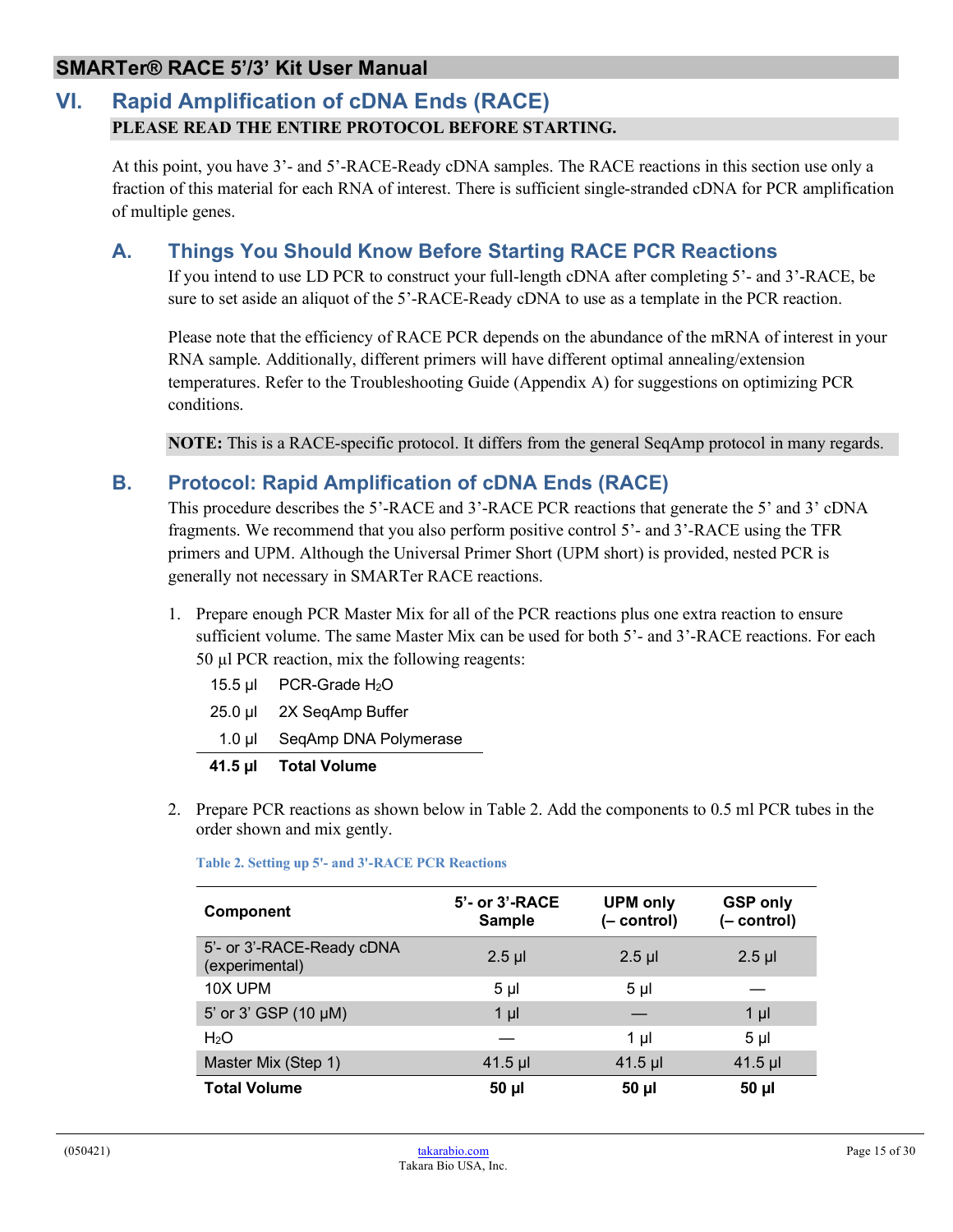3. Commence thermal cycling using one of the following PCR programs (both programs 1 and 2 work with the positive control 5<sup>-</sup>- and 3<sup>-</sup>-RACE TFR and UPM Primers). Be sure to choose the correct number of cycles (as noted) based on whether you started with poly  $A^+$  or total RNA.

**NOTES ON CYCLING:** You may need to determine the optimal cycling parameters for your gene empirically, because the number of cycles necessary depends on the abundance of the target transcript. Run 20 or 25 PCR cycles first as described and analyze  $5 \mu$  from each tube, along with appropriate DNA size markers, on a 1.2% agarose/EtBr gel. If you see weak bands or no bands, return the tube(s) to your thermal cycler and perform five additional cycles (according to the third set of cycles for touchdown PCR). The optimal extension time depends on the length of the desired amplicon. For 0.2–2 kb amplicons, we typically extend for 2 minutes; for 2–4 kb amplicons, we extend for 3 minutes; and for 5–10 kb amplicons, we extend for up to 10 minutes.

**NOTE:** The T<sub>m</sub> should be calculated based upon the 3' (gene-specific) end of the primer, and NOT the entire primer.

#### **Program 1 (touchdown PCR—preferred; use if GSP**  $T_m > 70^{\circ}C$ **)**

- 5 cycles: 94°C 30 sec 72°C 3 min\*
- 5 cycles: 94°C 30 sec 70°C 30 sec 72°C 3 min\*
- 20 cycles (Poly A+ RNA) OR 25 cycles (Total RNA):
	- 94°C 30 sec
	- 68°C 30 sec
	- 72°C 3 min\*

\*If fragments >3 kb are expected, add 1 minute for each additional 1 kb.

#### **Program 2** (use if GSP  $T_m = 60-70$ °C)

20 cycles (Poly  $A^+$  RNA) OR 25 cycles (Total RNA): 94°C 30 sec 68°C 30 sec 72°C 3 min\*

\*If fragments >3 kb are expected, add 1 minute for each additional 1 kb.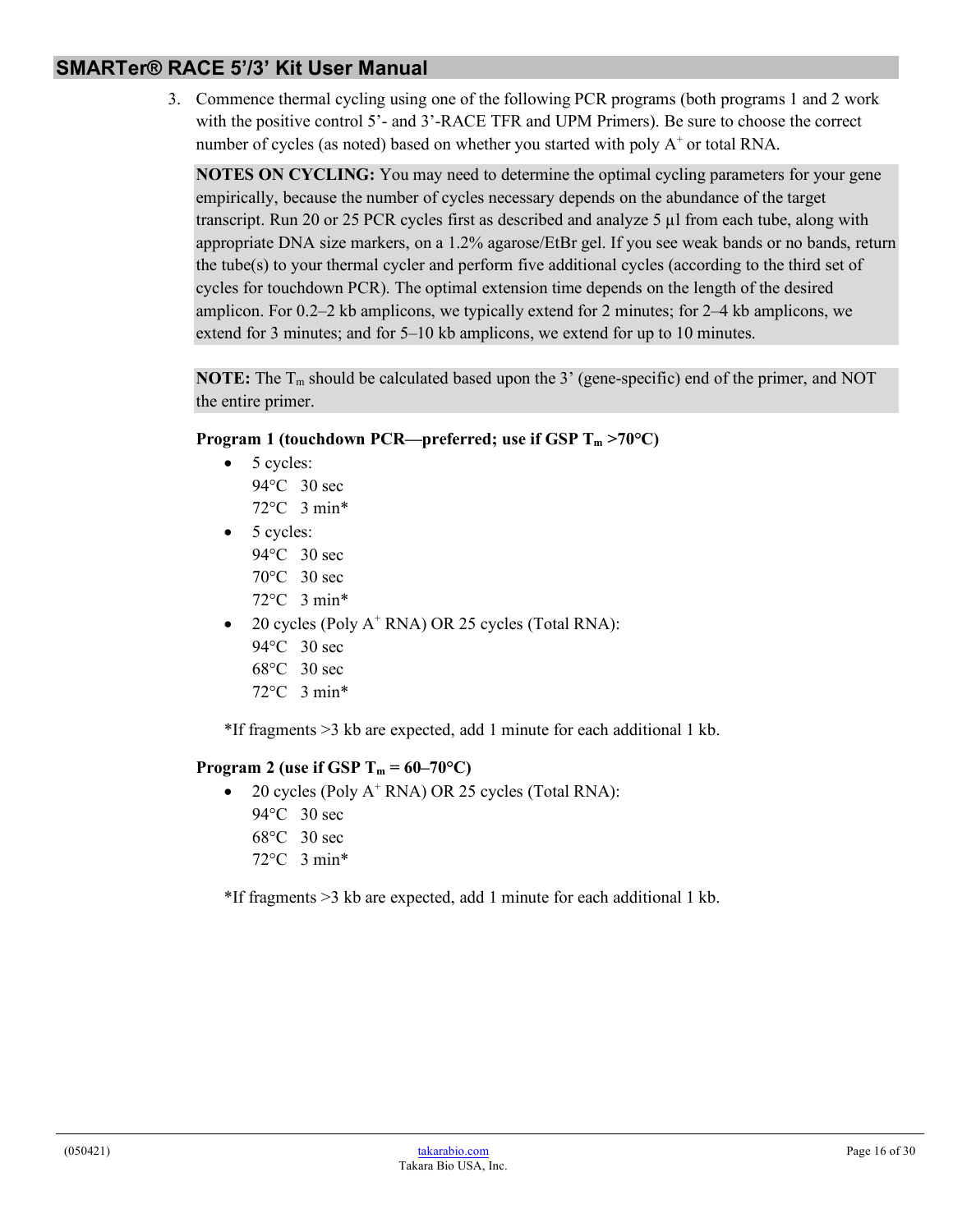- 4. [OPTIONAL] If the primary PCR reaction fails to give the distinct band(s) of interest or produces a smear, you may wish to perform a secondary, or "nested" PCR reaction using the Universal Primer Short (UPM short; supplied) and a NGSP (See the discussion in Section IV.D.) This result is more common for transcripts that are less abundant. The suggested secondary PCR will most likely result in the expected distinct band(s).
	- a. Dilute 5  $\mu$ l of the primary PCR product into 245  $\mu$ l of Tricine-EDTA buffer.
	- b. Repeat Steps 1–3 above, using:
		- i. 5 µl of the diluted primary PCR product in place of the RACE-Ready cDNAs.
		- ii. 1 µl of the Universal Primer Short and 1 µl of your nested GSPs.
		- iii. 15–20 cycles of Program 2.

**NOTE:** The Troubleshooting Guide (Appendix A) discusses several control reactions that will help you troubleshoot your RACE reactions if yields are suboptimal.

# <span id="page-16-0"></span>**VII. Characterization of RACE Products**

At this point, we recommend that you characterize your RACE fragments and confirm that you have amplified the desired product. This procedure can prevent confusion and wasted effort when you generate the full-length cDNA, even if you have single major products from both the 5'- and 3'-RACE reactions. Characterization is especially important if you have multiple bands or if you suspect that you are working with a member of a multi-gene family. Multiple bands are more common with 5'-RACE than with 3'-RACE. Multiple transcriptional start sites tend to create a number of different transcripts, and there's a good chance these multiple bands are real variants and not artifacts.

We provide you with the materials necessary for the suggested method of characterizing RACE products via cloning and sequencing (Sections B & C, below).

## <span id="page-16-1"></span>**A. Protocol: Gel Extraction with the NuceloSpin Gel and PCR Clean-Up Kit**

For more details on the included NucleoSpin Gel and PCR Clean-Up Kit, please download its User Manual from our website at [takarabio.com/manuals.](http://www.takarabio.com/manuals)

**Before you start:** Add 24 ml of 96–100% ethanol to Wash Buffer NT3. Mark the label of the bottle to indicate that ethanol was added. Wash Buffer NT3 is stable at room temperature (18–25°C) for at least one year.

- 1. Electrophorese your RACE DNA sample on an agarose/EtBr gel. We recommend using a buffer system containing either TAE (40 mM Tris-acetate [pH 8], 1 mM EDTA) or TBE (45 mM Tris-borate [pH 8], 1 mM EDTA).
- 2. Locate the position of your fragment under UV light. Use a clean scalpel or razor blade to excise the DNA fragment of interest. Cut close to the fragment to minimize the surrounding agarose. Estimate the amount of DNA present in the gel slice. **NOTE:** Minimize UV exposure time to avoid damaging the DNA.
- 3. Measure the weight of the gel slice and transfer it to a clean 1.5 ml microcentrifuge tube.
- 4. For each 100 mg of agarose, add 200 µl Buffer NTI.
- 5. Incubate the sample for  $5-10$  minutes at  $50^{\circ}$ C. Vortex every 2-3 minutes until the gel slice is completely dissolved.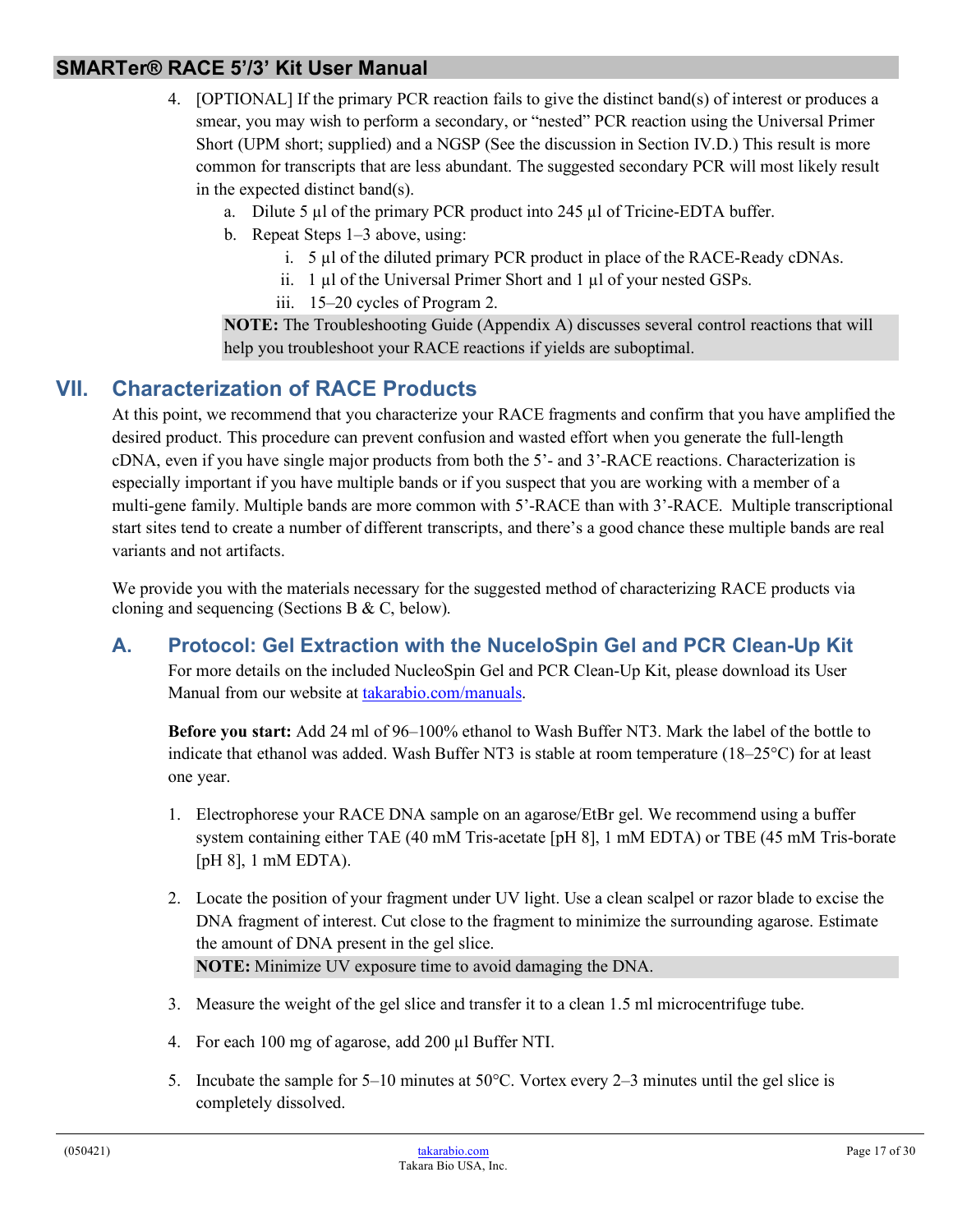- 6. Place a NucleoSpin Gel and PCR Clean-Up Column into a Collection Tube (2 ml) and load up to 700  $\mu$ l of sample. Centrifuge for 30 seconds at 11,000 x g. Discard flow-through and place the column back into the collection tube. Load remaining sample if necessary and repeat the centrifugation step.
- 7. Add 700 µl Buffer NT3 to the column. Centrifuge for 30 seconds at 11,000 x g. Discard flow-through and place the column back into the collection tube.
- 8. Centrifuge for 1 minute at 11,000 x g to remove Buffer NT3 completely. Make sure the spin column does not come in contact with the flow-through while removing it from the centrifuge and collection tube.

**NOTE:** Residual ethanol from Buffer NT3 might inhibit enzymatic reactions. Total removal of ethanol can be achieved by incubating the columns for 2–5 minutes at  $70^{\circ}$ C prior to elution (Step 9).

9. Place the column into a new 1.5 ml microcentrifuge tube (not provided). Add 15–30 µl Buffer NE and incubate at room temperature (18–25°C) for 1 minute. Centrifuge for 1 minute at 11,000 x g to elute DNA.

**NOTE:** DNA recovery of larger fragments (>1000 bp) can be increased by multiple elution steps with fresh buffer, heating to 70°C, and incubation for 5 minutes.

# <span id="page-17-0"></span>**B. Protocol: In-Fusion Cloning of RACE Products**

For more details on the included In-Fusion Snap Assembly Master Mix, please download its User Manual from our website a[t takarabio.com/manuals.](http://www.takarabio.com/manuals)

- 1. Combine:
	- 1 µl Lineareized pRACE vector (provided with SMARTer RACE 5'/3' Kit Components)
	- 7 µl Gel-purified RACE product (Section VII.A, Step 9)
	- 2 µl In-Fusion Snap Assembly Master Mix

#### **10 µl Total Volume**

- 2. Incubate for 15 minutes at  $50^{\circ}$ C and transfer to ice.
- 3. Follow the protocol provided with your Stellar Competent Cells to transform the cells with 2.5 µl of the In-Fusion reaction mixture.

**IMPORTANT:** DO NOT add more than 5 µl of the reaction to 50 µl of competent cells. More is not better. Using too much of the reaction mixture inhibits the transformation.

- 4. Place  $1/100-1/5$  of each transformation reaction into separate tubes and bring the volume to 100  $\mu$ l with SOC medium. Spread each diluted transformation on a separate LB plate containing 100  $\mu$ g/ml of ampicillin.
- 5. Centrifuge the remainder of each transformation at 6,000 rpm for 5 minutes. Discard the supernatant and resuspend each pellet in 100 µl fresh SOC medium. Spread each sample on a separate LB plate containing the appropriate antibiotic. Incubate all of the plates overnight at 37°C.
- 6. The next day, pick individual isolated colonies from each experimental plate. Isolate plasmid DNA using a standard method of your choice (e.g. miniprep). To determine the presence of your RACE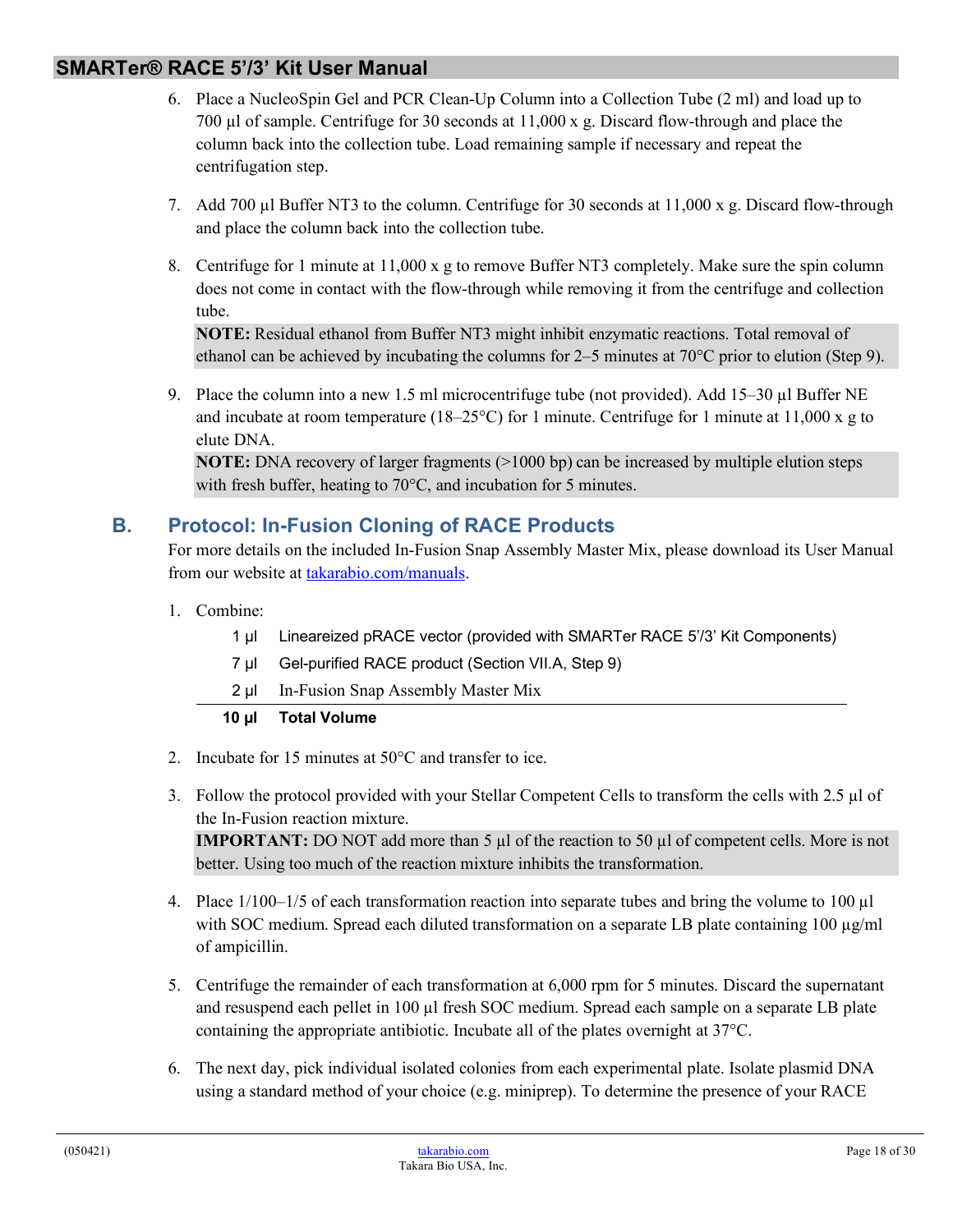insert, analyze the DNA by PCR screening (with your GSPs) or restriction digest (with EcoRI and HindIII, which flank the cloning site).

**NOTE:** For 5'-RACE products, we recommend picking at least 8–10 different independent clones in order to obtain the maximum amount of sequence at the 5'end (see the note on full-length cDNA in Section C, below).

## <span id="page-18-0"></span>**C. Sequencing RACE Products**

Once you have identified the clones containing the largest gene-specific inserts, obtain as much sequence data as you can. Ideally, you will be able to sequence the entire open reading frame, as well as the 5' and 3' untranslated regions.

**NOTE:** The provided pRACE vector is a pUC19-based vector, and is compatible with M13 sequencing primers for characterization of your cloned insert(s). Because In-Fusion cloning is directional, you can preferentially use the M13F primer to sequence into the UPM end, and the M13R primer to sequence into the gene-specific end.

The UPM contains a T7 priming site which can be used for Sanger sequencing, but we recommend using M13 primers to get full clean reads of your experimental sequence. The T7 priming sites are too close to the 5'- and 3'-cloning sites to ensure complete coverage in the sequencing trace.

#### **A note on full-length cDNA**

No method of cDNA synthesis can guarantee a full-length cDNA, particularly at the 5' end. Determining the true 5' end requires some combination of RNase protection assays, primer extension assays, and cDNA or genomic sequence information. Many SMARTer RACE cDNAs include the complete 5' end of the cDNA; however, severe secondary structure may block the action of RT and/or SeqAmp DNA Polymerase in some instances. In our experience, SMARTer RACE products and full-length cDNAs compare favorably in this regard with cDNAs obtained by conventional RACE or from libraries.

#### **Options for generating full-length cDNA**

After the RACE products have been characterized by partial or complete sequencing, you can generate the full-length cDNA by one of two methods:

- By long distance PCR (LD PCR) using primers designed from the extreme 5' and 3' ends of your cDNA and the 5'-RACE-Ready cDNA as a template.
- By cloning overlapping 5'- and 3'-RACE fragments using a restriction site in the overlapping region (if available). If no suitable restriction sites are available, you can alternately design new GSPs suitable for multi-fragment In-Fusion cloning.

**NOTE:** Details on multi-fragment In-Fusion cloning can be found in our tech note [In-Fusion Multiple](http://www.clontech.com/xxclt_ibcGetAttachment.jsp?cItemId=19096)  [Fragment Cloning.](http://www.clontech.com/xxclt_ibcGetAttachment.jsp?cItemId=19096)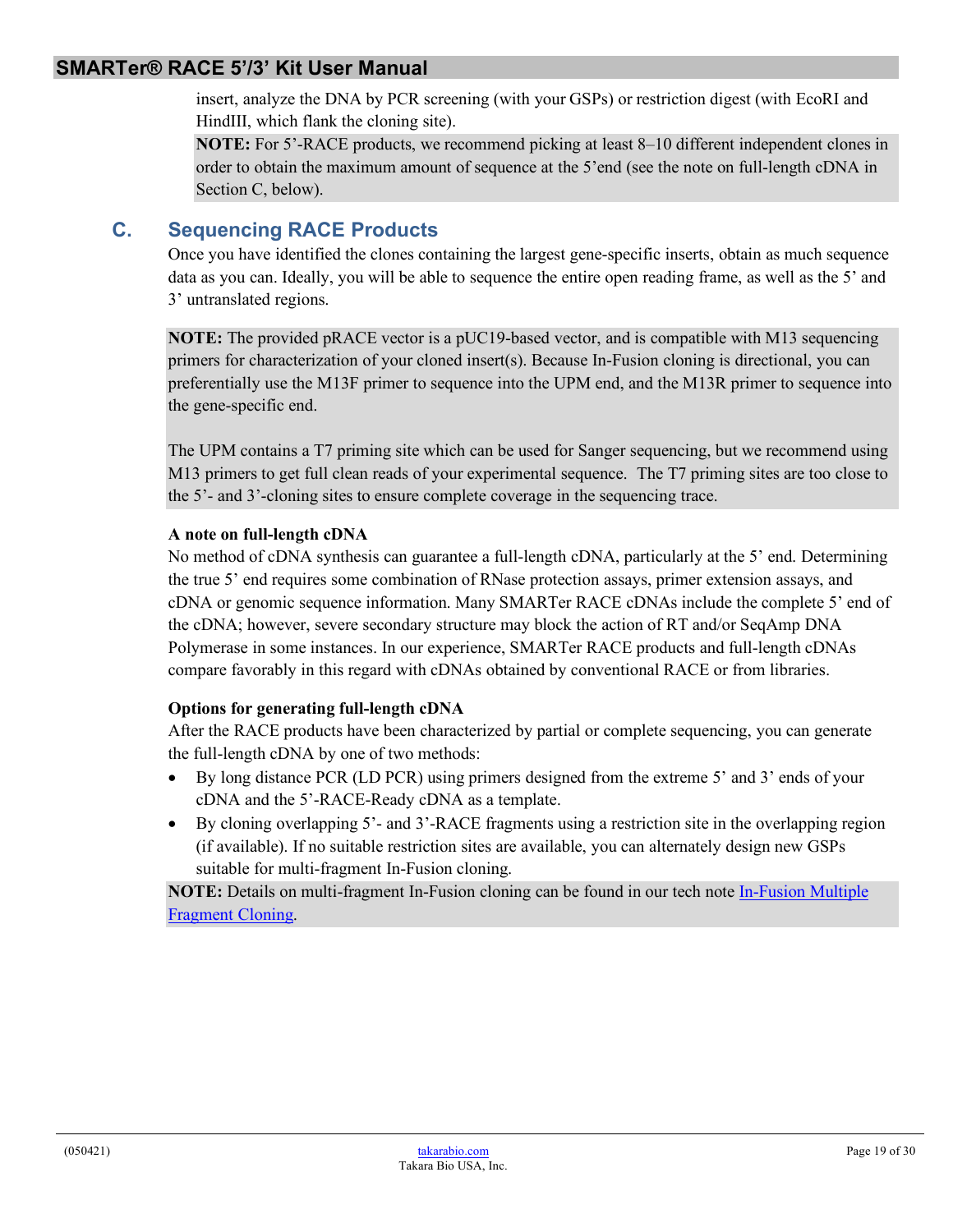In general, the LD PCR method is more direct and less subject to complications or artifacts. With cloning, it is possible to join 5' and 3' cDNA fragments derived from two different transcripts; this could occur with two different forms of a polymorphic RNA or with transcripts from a multi-gene family. In contrast, with end-to-end PCR, the 5' and 3' end primers will amplify a single cDNA, without the possibility of generating a hybrid. Virtually all cDNAs are within the range of LD PCR.

If you are going to use your cloned RACE products for further analysis, we recommend that you generate your full-length cDNA using SeqAmp DNA Polymerase and In-Fusion Cloning.

If you do not wish to characterize your RACE products via cloning and sequencing, you may choose from the following alternative methods:

• **Comparison of RACE Products Obtained with GSPs & NGSPs**

For the 5'- and 3'-RACE reactions, compare the products of primary amplifications performed with the UPM Mix and GSP to the secondary products obtained using the UPM and NGSP. If multiple bands are observed, bands representing real transcripts should be slightly smaller in the reaction using NGSPs. The difference in size should correspond to the positions of the outer and inner (nested) GSPs in the cDNA structure. Multiple bands that are the result of nonspecificallyprimed PCR should disappear upon amplification with UPM and NGSPs.

• **Southern Blot Analysis**

You can obtain stronger confirmation of your RACE products by probing a Southern blot with an internal gene-specific probe (usually one of your other GSPs or NGSPs). This method can be particularly useful for determining which bands are real when RACE produces multiple bands. Larger RACE products that do not hybridize to gene-specific probes are generally due to nonspecific priming. Smaller bands that do hybridize to your probe may be the result of incomplete reverse transcription; however, you cannot exclude the possibility that some of these shorter bands are real and correspond to alternatively-spliced transcripts, transcripts derived from multiple promoters, or other members of a multi-gene family.

## <span id="page-19-0"></span>**VIII. References**

- 1. Chenchik, A., Zhu, Y., Diatchenko, L., Li., R., Hill, J. & Siebert, P. (1998) Generation and use of high-quality cDNA from small amounts of total RNA by SMART PCR. In *Gene Cloning and Analysis by RT-PCR*, Eds. Siebert, P. & Larrick, J. (Bio-Techniques Books, MA), pp. 305–319.
- 2. Zhu, Y.Y., Machleder, E. M., Chenchik, A., Li, R. & Siebert, P. M. (2001) Reverse transcriptase template switching: A SMART™ approach for full-length cDNA library construction. *BioTechniques.* **30**:892–897.
- 3. Sambrook, J. & Russell, D. W. (2001). *Molecular Cloning: A Laboratory Manual, Third Edition* (Cold Spring Harbor Laboratory, Cold Spring Harbor, NY).
- 4. Farrell, Jr., R. E. (1993) *RNA Methodologies: A Lab Guide for Isolation and Characterization* (Academic Press, San Diego, CA).
- 5. Don, R. H., Cox, P.T., Wainwright, B. J., Baker, K. & Mattick, J. S. (1991). "Touchdown" PCR to circumvent spurious priming during gene amplification. *Nucleic Acids Res*. **19**:4008.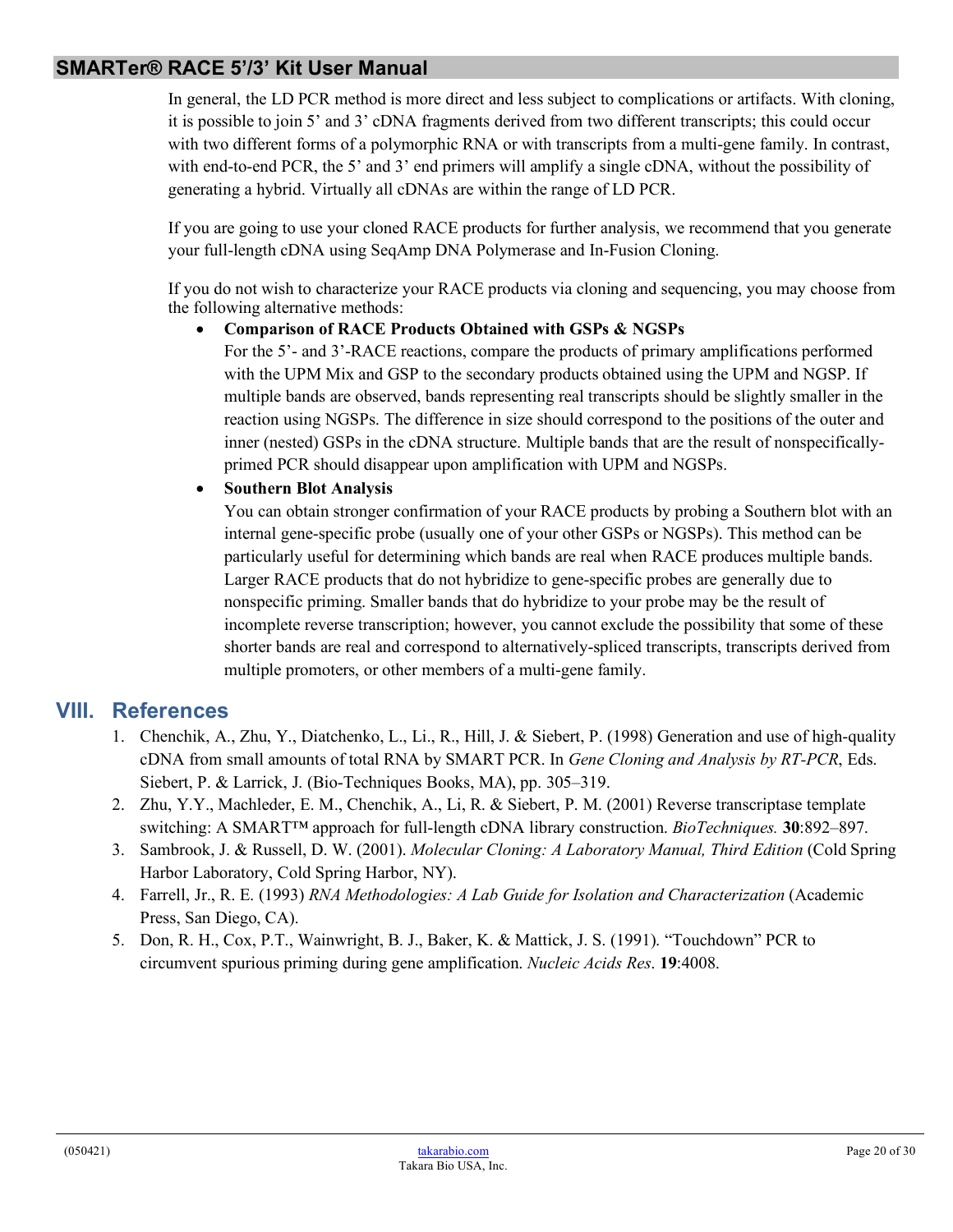# <span id="page-20-0"></span>**Appendix A. Troubleshooting Guide**

Optimizing your 5'- and 3'-RACE reactions is generally advisable and often necessary. This process usually consists of improving the yield of your desired fragment(s), while decreasing the amount of background or nonspecific and/or incomplete bands in your RACE reactions. The cDNA synthesis protocols contained in this User Manual typically produce enough 5'- and 3'-RACE-Ready cDNA for 100 or more RACE PCR reactions. Thus, there is plenty of material for optimizing your RACE amplifications.

# <span id="page-20-1"></span>**A. Troubleshooting Touchdown PCR**

When troubleshooting touchdown PCR, begin by modifying the final set of cycling parameters (i.e., the 20–25 cycles performed with annealing at 68°C). **If you do not observe an amplified product after the minimum number of cycles at 68°C**, return your tube(s) to the thermal cycler and run five additional cycles. If the product still does not appear, add an additional 3–5 cycles at 68°C. If you are still unsuccessful, run a new PCR experiment, changing the annealing temperature in the third set of cycles from 68°C to 65°C. This last program is especially useful if your GSP has a  $T_m$  close to 70°C.

If increasing the number of cycles does not solve your problem, try diluting your template in a smaller amount of Tricine-EDTA buffer (Section V.D., Step 12), thus raising the concentration of template in the RACE reaction.

#### **Positive Control RACE PCR Experiment**

Also consider running a positive-control reaction, using RACE-ready cDNA generated from the included Control Mouse Heart Total RNA during first-strand cDNA synthesis (Section V.D.). Carry this control reaction through touchdown PCR using the provided Control 5'- or 3'-RACE TFR Primers. Perform the positive control reaction as stated in Section VI.B, Steps 1–3. Replace your experimental sample cDNA with 2.5  $\mu$ l control 5'- or 3'-cDNA, and your GSPs with 1  $\mu$ l each 5'- and 3'-RACE TFR Primers. Analyze 5 µl on a 1.2% agaraose/EtBr gel.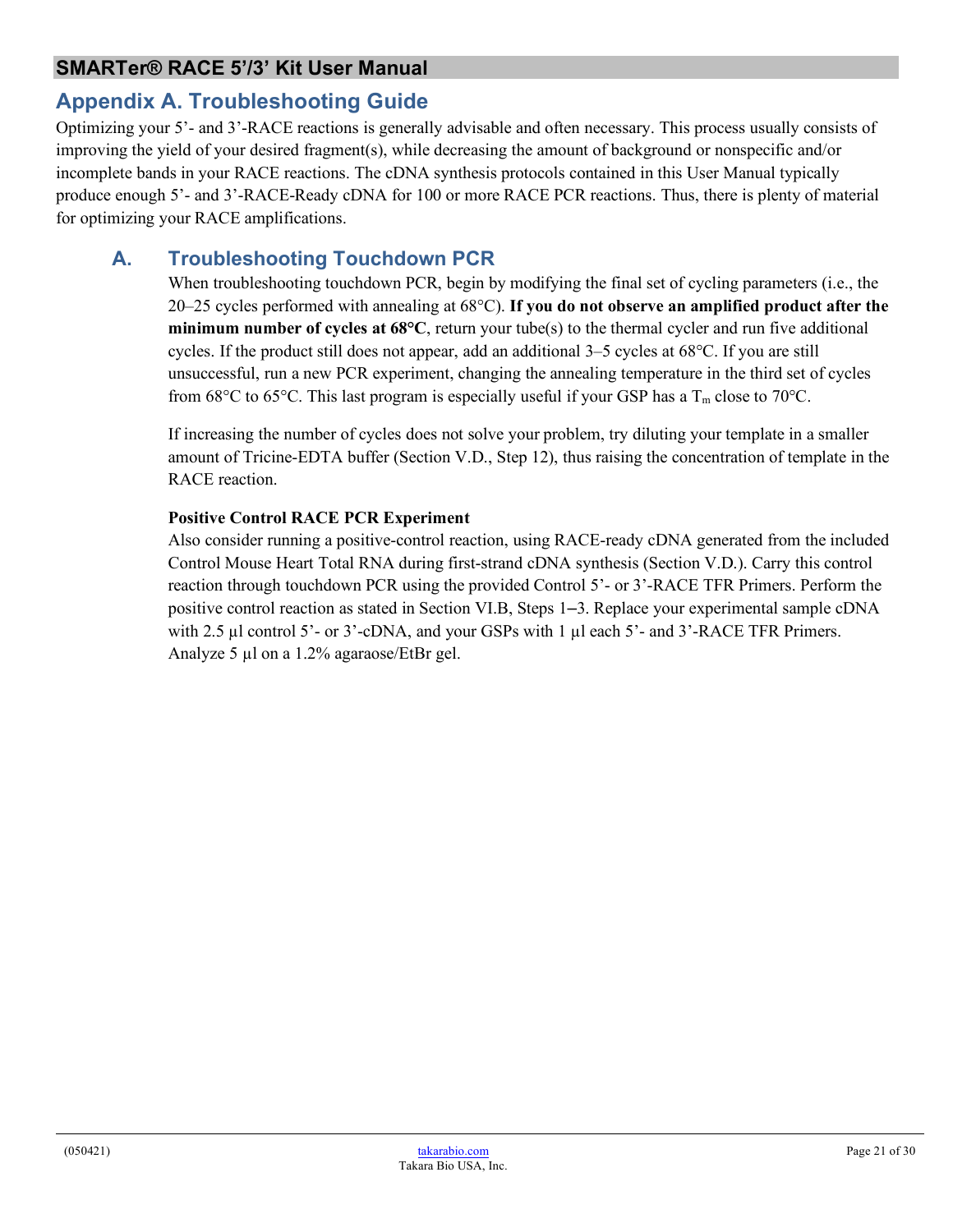#### **Expected Results**

The 3'-RACE control reaction should produce a 3.1 kb band (Figure 4, Lane 1). The 5'-RACE control reaction should produce a 2.1 kb band (Figure 4, Lane 2). Before you attempt 5'- and 3'-RACE with your primers and experimental cDNA, we recommend you optimize your positive control reactions so that they produce distinct bands of the correct size.



<span id="page-21-0"></span>**Figure 4. 3'- and 5'-RACE sample results.** The gel shows the 3'- and 5'-RACE amplifications of transferrin receptor starting with mouse heart total RNA. Lane M: 1 kb DNA marker. Lanes 1 & 2: transferring receptor (TFR). The 3' product will be 3.1 kb; the 5' product will be 2.1 kb. As seen here, minor products will occasionally be generated in transferrin receptor 5'-RACE.

#### **Control PCR Reactions**

There are several control reactions that will help you troubleshoot your RACE reactions if yields are suboptimal. These include:

- **Control Reaction 1**: An additional positive control using both GSPs to amplify the overlapping segment of your 5'- and 3'-RACE fragments (if available). This reaction should give a single band corresponding to the overlap between the primers and confirms that your target cDNA is present in, and can be amplified from, your RACE-Ready cDNA.
- **Control Reaction 2**: A negative control using the UPM alone to amplify your cDNA. With fewer than 40 cycles, this reaction should produce no product. If this control produces a smear or ladder of extra bands, you may need to alter the cycling parameters or perform a secondary amplification using the UPM Short and NGSP.
- **Control Reaction 3 (if working with mouse RNA)**: 5'- or 3'-RACE PCR using the positive control TFR Primer, the UPM Primer Mix, and the 5'- and 3'-RACE-Ready cDNA made from your experimental RNA. Figure 4 (above) shows the expected results of 5'- and 3'-RACE using these positive controls.
- **Control Reaction 4:** A negative control using each GSP by itself. This control should produce no product. If this control produces a smear or ladder of extra bands, you may need to alter the cycling parameters, perform a secondary amplification using nested primers, or redesign your original primers.

If your control reactions provide appropriate bands, but you still have trouble with your experimental samples, go back and check the quantity and quality of your RNA template (Section V.C.). Rare transcripts may be especially difficult to amplify from your RNA sample.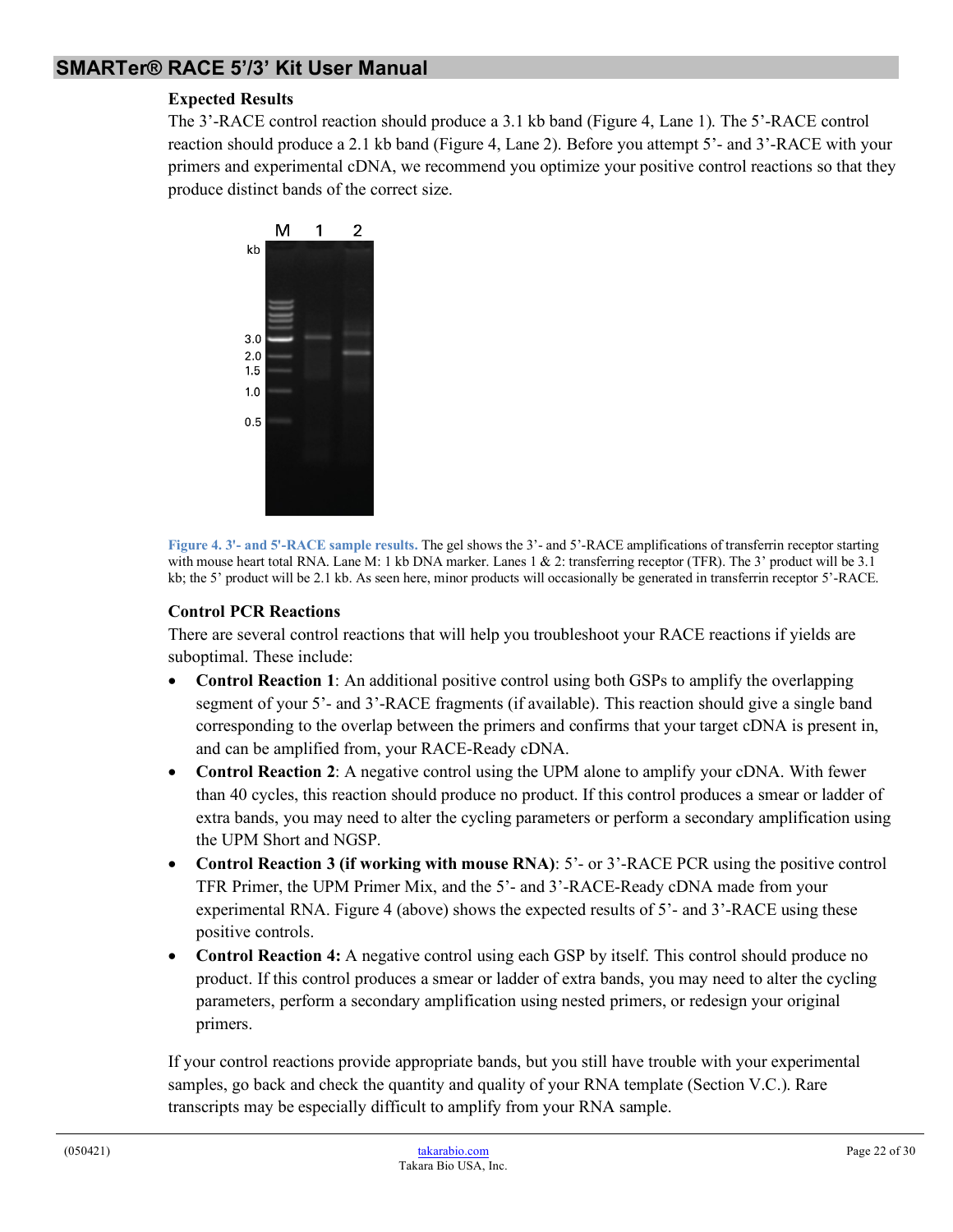## <span id="page-22-0"></span>**B. Multiple Band RACE Products**

In some cases, your initial experiments will produce **multiple 5'- and/or 3'-RACE products**. You will have to determine which products are real and which are artifacts. While the following guidelines will help you eliminate artifacts, confirmation of real and complete bands requires additional studies such as mapping of transcription start sites, intron/exon structure and polyadenylation sites, and genomic sequencing.

Even if you produce multiple products, in some cases you can and should proceed with generating full-length cDNA (see Section VII). If multiple fragments persist, you should generally start with the largest fragment from each RACE reaction, because it is most likely to be a true, complete RACE product.

#### **1. Sources of "Real" Multiple RACE Products**

Individual genes can give rise to multiple transcripts of different sizes—and hence to multiple RACE fragments—via at least three mechanisms:

- Alternative splicing can cause multiple products in 5'- or 3'-RACE.
- Different transcription initiation sites cause multiple 5'-RACE products.
- Different polyadenylation sites cause multiple 3'-RACE products.

Alternatively, the gene may be a member of a multi-gene family, in which case your "genespecific" primers may simultaneously amplify several highly homologous cDNAs.

Distinguishing true polymorphic forms of an RNA is a matter for scientific investigation. However, you may be able to find an alternative source of RNA in which one form is more abundant than others.

#### **2. Sources of Artifacts**

Multiple bands often do not correspond to actual, complete transcripts. These artifact RACE products can be divided into two classes—incomplete and nonspecific.

- **Incomplete fragments,** which are generated from correctly primed sites, can be due to degradation of the RNA template. Generally, degraded RNA used as starting material causes multiple 5'-RACE products.
- **Nonspecific RACE products** arise from nonspecific binding of the primer to multiple sites in the ds cDNA or primer-dimer artifacts.

#### **3. Troubleshooting Suggestions for Multiple-Band RACE Products**

A secondary, or "nested" PCR reaction using the UPM Short and an NGSP is discussed in Section IV.D and Section VI.B., Step 4. This secondary PCR will most likely result in the expected distinct band(s). If this does not solve the problem of multiple RACE products, proceed with the suggestions below:

• If you have not already done so, repeat your RACE reactions with all of the recommended controls. In particular, be sure that your GSPs do not give bands when used alone, and that they give a single band when used together. If either GSP alone gives persistent bands, we recommend altering the cycling parameters or designing nested primers as discussed below. Also include the Positive Control RACE PCR Experiment (Appendix A, Section A).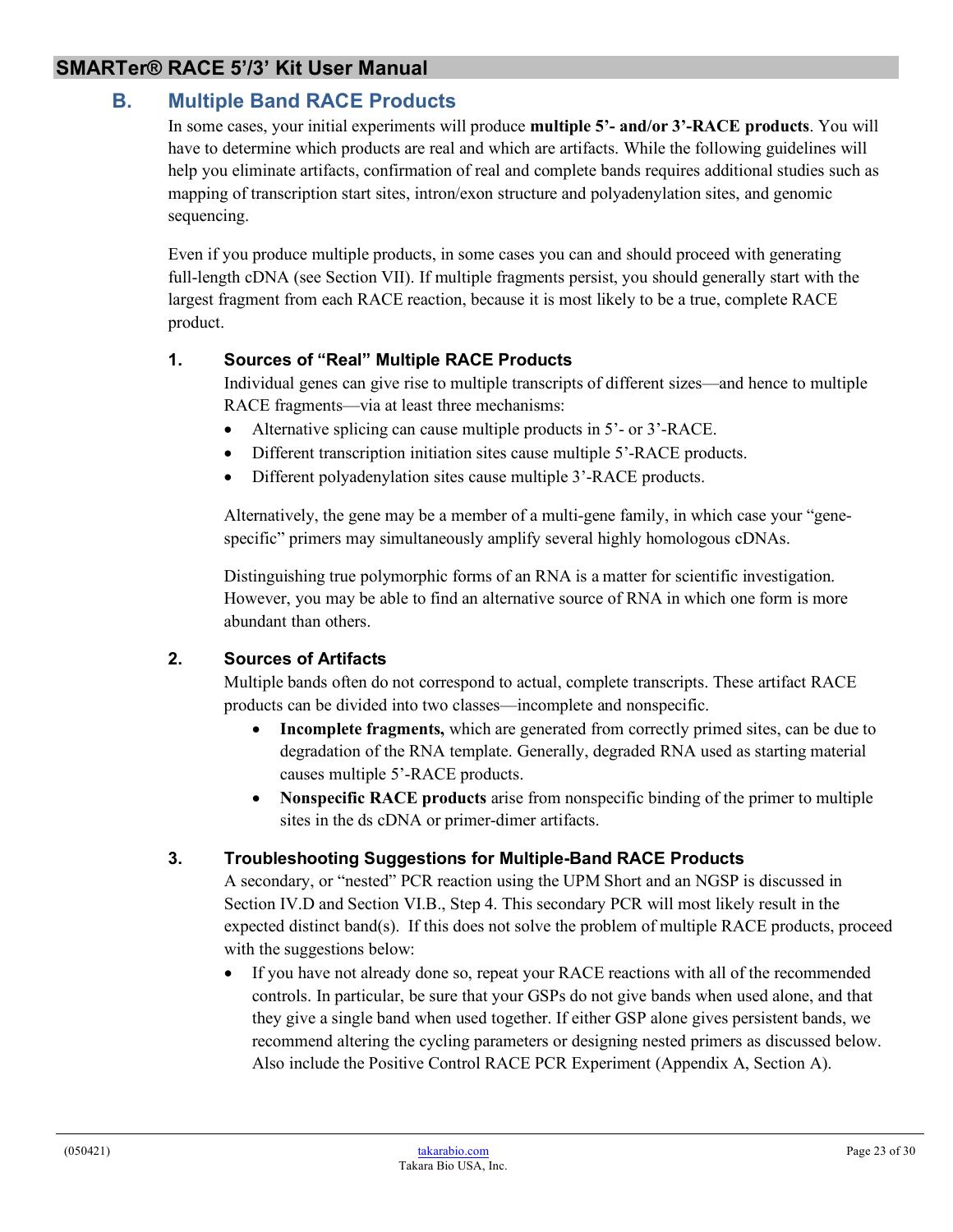- Repeat your reactions using 5 µl of a 5–10-fold dilution of the RACE-Ready cDNA.
- If you have not already done so, examine the size distribution of your RNA starting material as discussed in Section V.C. If your RNA looks smaller than expected, re-purify your RNA and repeat cDNA synthesis.
- **If multiple bands persist, try designing a new set of primers:**
	- 1. Redesign your primers so that they have a  $T_m$  greater than 70°C (calculated based upon the gene-specific end of the primer only) and use the cycling parameters for touchdown PCR. Remember, the  $T_m$ ...
	- 2. We recommend that you design new primers that will give RACE products that are slightly different in size than those expected with the original primers. These new primers can either be used by themselves or in combination with the original primers in "nested PCR." In nested PCR, the product of a PCR reaction is re-amplified using a second set of primers that is internal to the original primers. This often greatly reduces the background and nonspecific amplification seen with either set of primers alone. The design of nested primers is discussed in Section IV.D.
	- 3. Prior to performing nested RACE PCR, we recommend that you perform two separate primary amplifications with the UPM and either the GSP1 or NGSP1. This test will help show if multiple bands are a result of correctly primed PCR or nonspecifically primed PCR. If the multiple bands are real (i.e., the result of correct priming), they should be present in both reactions, but slightly smaller in the reaction using the nested primers. The difference in the mobility of the products should correspond to the positions of the GSP and NGSP in the cDNA structure.

#### • **If multiple bands persist, try altering the PCR cycling parameters:**

- 1. Increase the stringency of your PCR by raising the annealing temperature in increments of 2–5°C. In many cases, bands arising from nonspecific priming will disappear while real or incomplete products will persist.
- 2. Reduce the cycle number. Again, bands arising from nonspecific priming may disappear, while real or incomplete products will persist.
- 3. Reduce the extension time.
- 4. In the case of large RACE products, increasing the extension time may help eliminate extra bands.

If none of these methods improve your RACE reactions, it is most likely due to a problem with RNA quality.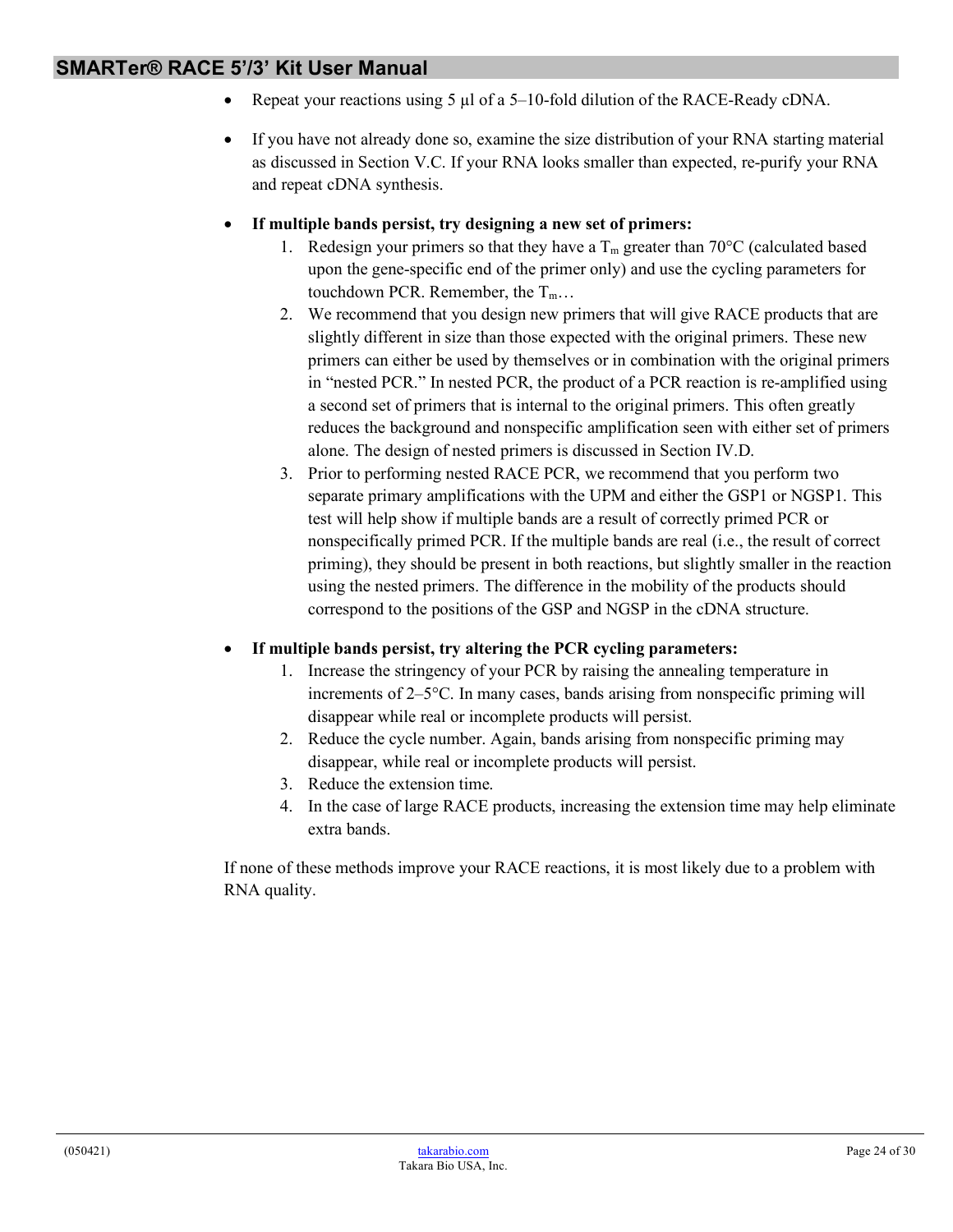# <span id="page-24-1"></span><span id="page-24-0"></span>**C. Other Specific Problems**

**Table 3. Troubleshooting Guide: Other Specific Problems**

| Problem                                                                                                                                                                            | <b>Possible Explanation</b>                                                                                                                         | <b>Solution</b>                                                                                                                                                                                                                                                                                                                                                              |
|------------------------------------------------------------------------------------------------------------------------------------------------------------------------------------|-----------------------------------------------------------------------------------------------------------------------------------------------------|------------------------------------------------------------------------------------------------------------------------------------------------------------------------------------------------------------------------------------------------------------------------------------------------------------------------------------------------------------------------------|
| <b>Using your</b><br>experimental cDNA<br>sample, no 5'- or 3'-<br><b>RACE bands are</b><br>produced, but the<br>positive control RACE<br>reactions give the<br>expected products. | Your gene may not be<br>abundant in your RNA sample.                                                                                                | Perform 5 more PCR cycles at the 68°C<br>annealing temperature. Repeat these<br>additional cycles until your RACE<br>fragments appear, but do not exceed<br>50 cycles for touchdown PCR or 40<br>cycles for non-touchdown PCR. If you<br>still fail to produce the expected<br>products, you may have to find a new<br>source of RNA in which your gene is<br>more abundant. |
|                                                                                                                                                                                    | The annealing temperature is<br>too high for your primers.                                                                                          | Lower the annealing temperature by<br>increments of 2°C.                                                                                                                                                                                                                                                                                                                     |
|                                                                                                                                                                                    | Your primers are not suitable<br>for PCR.                                                                                                           | Check your primers against the criteria<br>in Section IV, and design new ones if<br>necessary.                                                                                                                                                                                                                                                                               |
|                                                                                                                                                                                    | Extensive secondary structure<br>and/or high GC-content prevent<br>an efficient amplification of your<br>gene of interest.                          | Try redesigning your primers closer to<br>the ends of the cDNA, or try to avoid<br>GC-rich regions if they are known.                                                                                                                                                                                                                                                        |
| <b>RACE cDNA product is</b><br>smeared.<br><b>NOTE: Some SMARTer</b><br>RACE reactions produce<br>very complex patterns of                                                         | In most cases of true smearing,<br>a problem has occurred prior to<br>the RACE reaction, especially if<br>the 3'-RACE reaction produces<br>a smear. | In these cases we recommend<br>repeating the entire procedure after<br>re-purifying your RNA (or confirming<br>that your RNA is intact and clean). See<br>Section V.B. for more details.                                                                                                                                                                                     |
| bands that appear almost<br>as smears.                                                                                                                                             | Smearing of only the<br>5'-RACE reaction products may<br>indicate a difficult template for<br>reverse transcription or<br>degraded RNA.             |                                                                                                                                                                                                                                                                                                                                                                              |
|                                                                                                                                                                                    | Smearing of both reactions is a<br>strong indication of<br>contamination of your starting<br>RNA or a problem in reverse<br>transcription.          |                                                                                                                                                                                                                                                                                                                                                                              |
|                                                                                                                                                                                    | Your gene-specific primer was<br>not specific.                                                                                                      | Redesign your gene-specific primer.                                                                                                                                                                                                                                                                                                                                          |
|                                                                                                                                                                                    | suggestions for multiple band RACE products in Section B of the<br>Troubleshooting Guide.                                                           | If smearing is apparently not due to a problem that occurred prior to<br>RACE, try optimizing your RACE reactions using the troubleshooting                                                                                                                                                                                                                                  |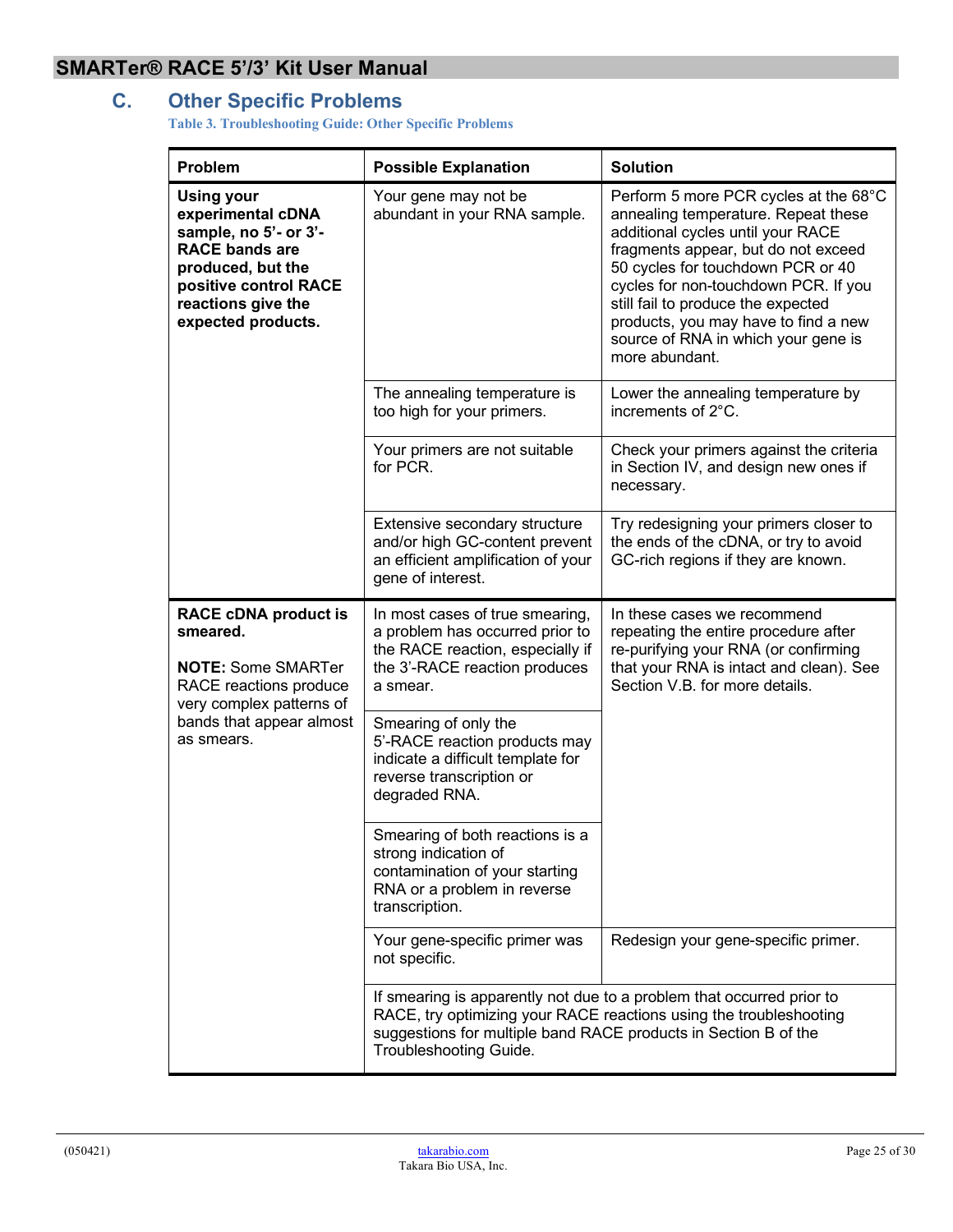| Problem                                                                                                                                                                | <b>Possible Explanation</b>                                                                                               | <b>Solution</b>                                                                                                                                                                                                                                                                                                                                                                                                                                                                                                                                                                                                    |
|------------------------------------------------------------------------------------------------------------------------------------------------------------------------|---------------------------------------------------------------------------------------------------------------------------|--------------------------------------------------------------------------------------------------------------------------------------------------------------------------------------------------------------------------------------------------------------------------------------------------------------------------------------------------------------------------------------------------------------------------------------------------------------------------------------------------------------------------------------------------------------------------------------------------------------------|
| No band is observed<br>using GSP1 + GSP2<br>with your experimental<br>sample, but a band is<br>seen with your positive                                                 | Your gene may be expressed<br>weakly or not at all in your<br>starting RNA.                                               | You may have to find a new source of<br>RNA. The efficiency of both 5'- and<br>3'-RACE amplifications depends on the<br>abundance of the target transcript.                                                                                                                                                                                                                                                                                                                                                                                                                                                        |
| control.                                                                                                                                                               | There is a problem with your<br>primers. This could be due to<br>either poor primer design or<br>poor primer preparation. | First, try lowering your<br>annealing/extension temperatures. If<br>this does not work, you may need to<br>design new primers or repurify your<br>GSP <sub>s.</sub>                                                                                                                                                                                                                                                                                                                                                                                                                                                |
|                                                                                                                                                                        |                                                                                                                           | You may be able to obtain more information by amplifying the internal<br>fragment (with GSP1 and GSP2) using genomic DNA as the template. If<br>the expected band is produced, your primers are suitable and the problem<br>is either (a) the target RNA is a poor template for the RT; or (b) the RNA is<br>not expressed in the tissue source you have chosen. Note, however, that<br>this test is not conclusive, since your primers may be separated by an<br>intron in the genomic DNA. If this is the case, amplification of genomic<br>DNA will give a larger fragment than expected or no fragment at all. |
| No bands are observed<br>in any RACE reactions<br>using either gene-<br>specific or positive<br>control primers with<br>either experimental or<br>control RNA samples. | You may have to optimize your<br>PCR cycling parameters.                                                                  | If you still do not observe RACE<br>products after 25-30 cycles of PCR<br>(especially in both 5'- and 3'-RACE<br>reactions), return the tubes to your<br>thermal cycler and perform 5 additional<br>cycles.                                                                                                                                                                                                                                                                                                                                                                                                        |
|                                                                                                                                                                        | The cDNA synthesis and/or<br>template switching reaction has<br>failed.                                                   | In this case try repeating the first-strand<br>cDNA synthesis reactions.                                                                                                                                                                                                                                                                                                                                                                                                                                                                                                                                           |
| No band is observed in<br>positive control<br>amplification of<br>overlapping region of<br><b>RACE products with</b><br><b>GSP1 + GSP2.</b>                            | Your cDNA synthesis reaction<br>may have failed.                                                                          | Repeat the first-strand cDNA synthesis<br>reaction.                                                                                                                                                                                                                                                                                                                                                                                                                                                                                                                                                                |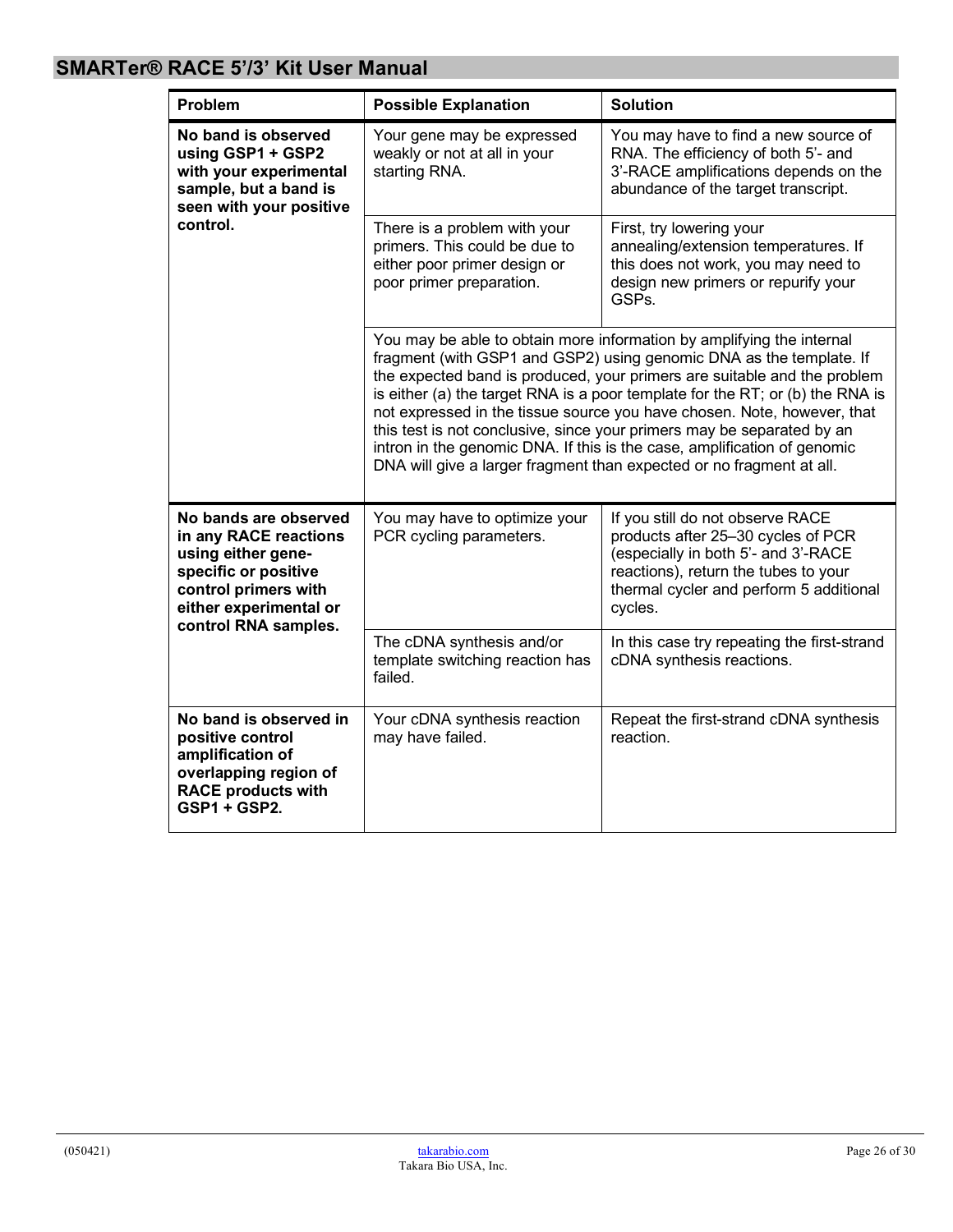# <span id="page-26-0"></span>**Appendix B. Detailed Flow Chart of 5' RACE**



Double-stranded 5'-RACE fragment

<span id="page-26-1"></span>**Figure 5. Detailed mechanism of the 5'-RACE reactions.**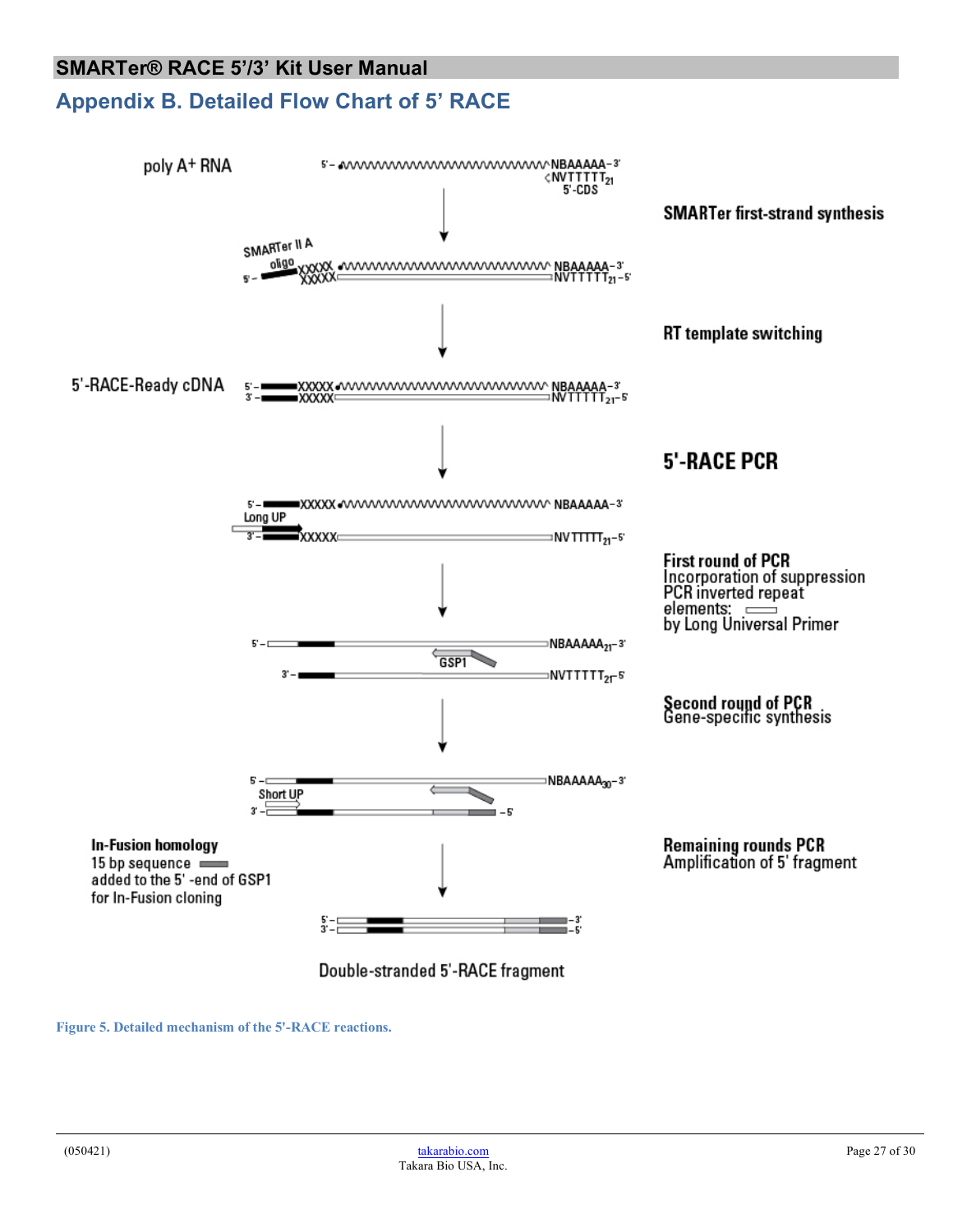# <span id="page-27-0"></span>**Appendix C. Detailed Flow Chart of 3' RACE**



Double-stranded 3'-RACE fragment

<span id="page-27-1"></span>**Figure 6. Detailed mechanism of the 3'-RACE reactions.**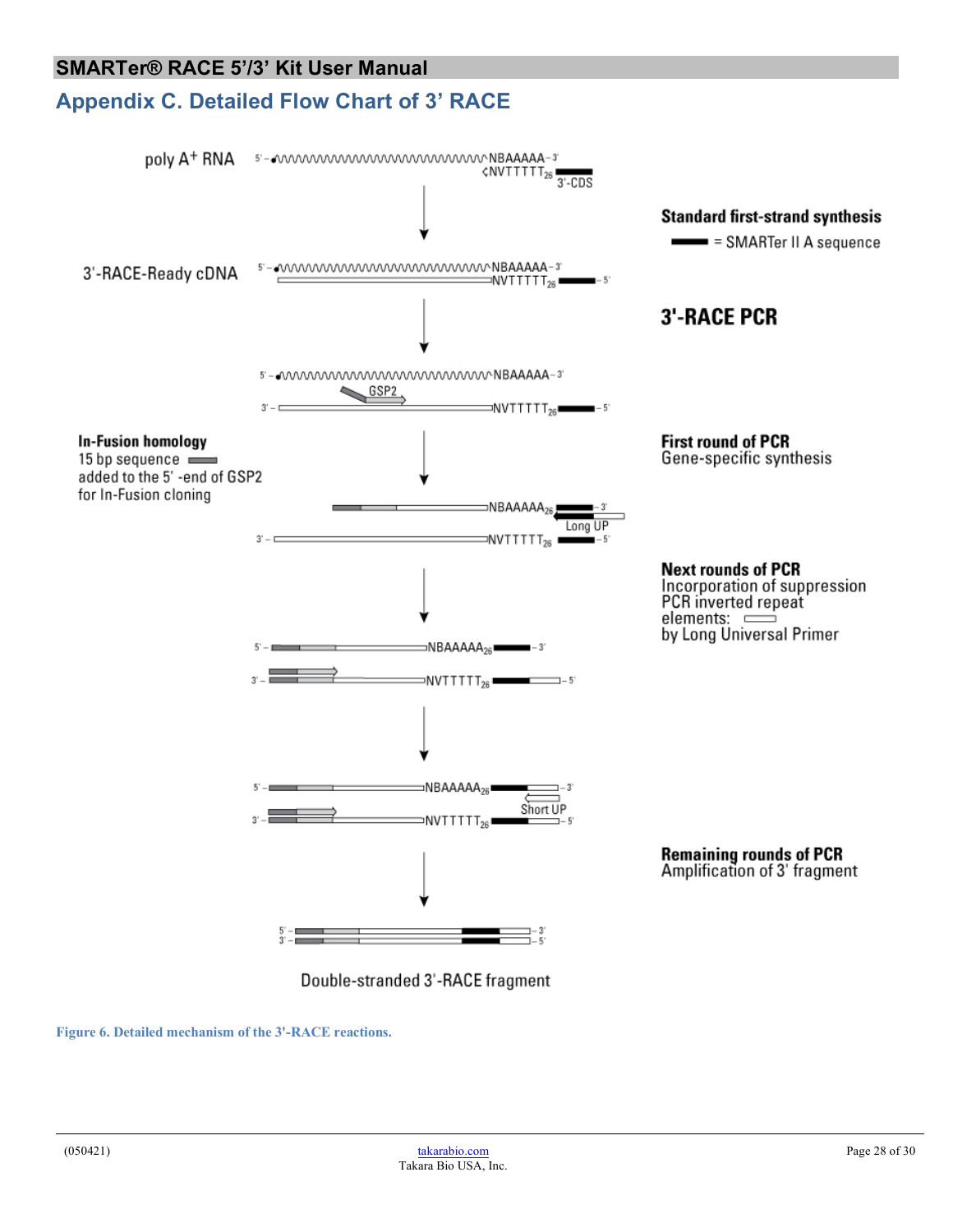# <span id="page-28-0"></span>**Appendix D. 5'-RACE cDNA Amplification with Random Primers**

**If your RNA template is from a non-eukaryotic organism and/or lacks a polyadenylated tail, use the following protocol for first-strand cDNA synthesis with random priming.**

# <span id="page-28-1"></span>**A. Protocol: First-Strand cDNA Synthesis with Random Priming**

- 1. Prepare enough of the following Buffer Mix for all of the 5'-RACE-Ready cDNA synthesis reactions plus 1 extra reaction to ensure sufficient volume. For each 10 µl cDNA synthesis reaction, mix the following reagents and spin briefly in a microcentrifuge, then set aside at room temperature until Step 6:
	- 4.0 µl 5X First-Strand Buffer

| $0.5$ µl | DTT (100 mM) |
|----------|--------------|
|----------|--------------|

1.0 µl dNTPs (20 mM)

#### **5.5 µl Total Volume**

2. Combine the following reagents in separate microcentrifuge tubes:

#### **For preparation of 5'-RACE-Ready cDNA**

1.0–10 µl RNA\* 1.0 µl 10X Random Primer Mix 0–9 µl Sterile H2O **11 µl Total Volume**

\*For the control synthesis, use 1 µl of Control Mouse Heart Total RNA (1 µg/µl).

- 3. Mix contents and spin the tubes briefly in a microcentrifuge.
- 4. Incubate tubes at 72°C for 3 minutes, then cool the tubes to 42°C for 2 minutes. After cooling, spin the tubes briefly for 10 seconds at 14,000 x g to collect the contents at the bottom. **NOTE:** This step can be performed in a thermal cycler. While the tubes are incubating, you can prepare the Master Mix in Step 6.
- 5. To the 5'-RACE cDNA synthesis reaction(s), add 1 µl of the SMARTer II A Oligonucleotide per reaction.
- 6. Prepare enough of the following Master Mix for all 5'-RACE-Ready cDNA synthesis reactions. Mix these reagents at room temperatures in the following order:
	- 5.5 µl Buffer Mix from Step 1
	- 0.5 µl RNase Inhibitor (40 U/µl)
	- 2.0 µl Reverse Transcriptase (100 U)

**8.0 µl Total Volume**

- 7. Add 8 µl of the Master Mix from Step 6 to the denatured RNA from Step 5 (5'-RACE cDNA), for a total volume of 20 µl.
- 8. Mix the contents of the tubes by gently pipetting, and spin the tubes briefly to collect the contents at the bottom.